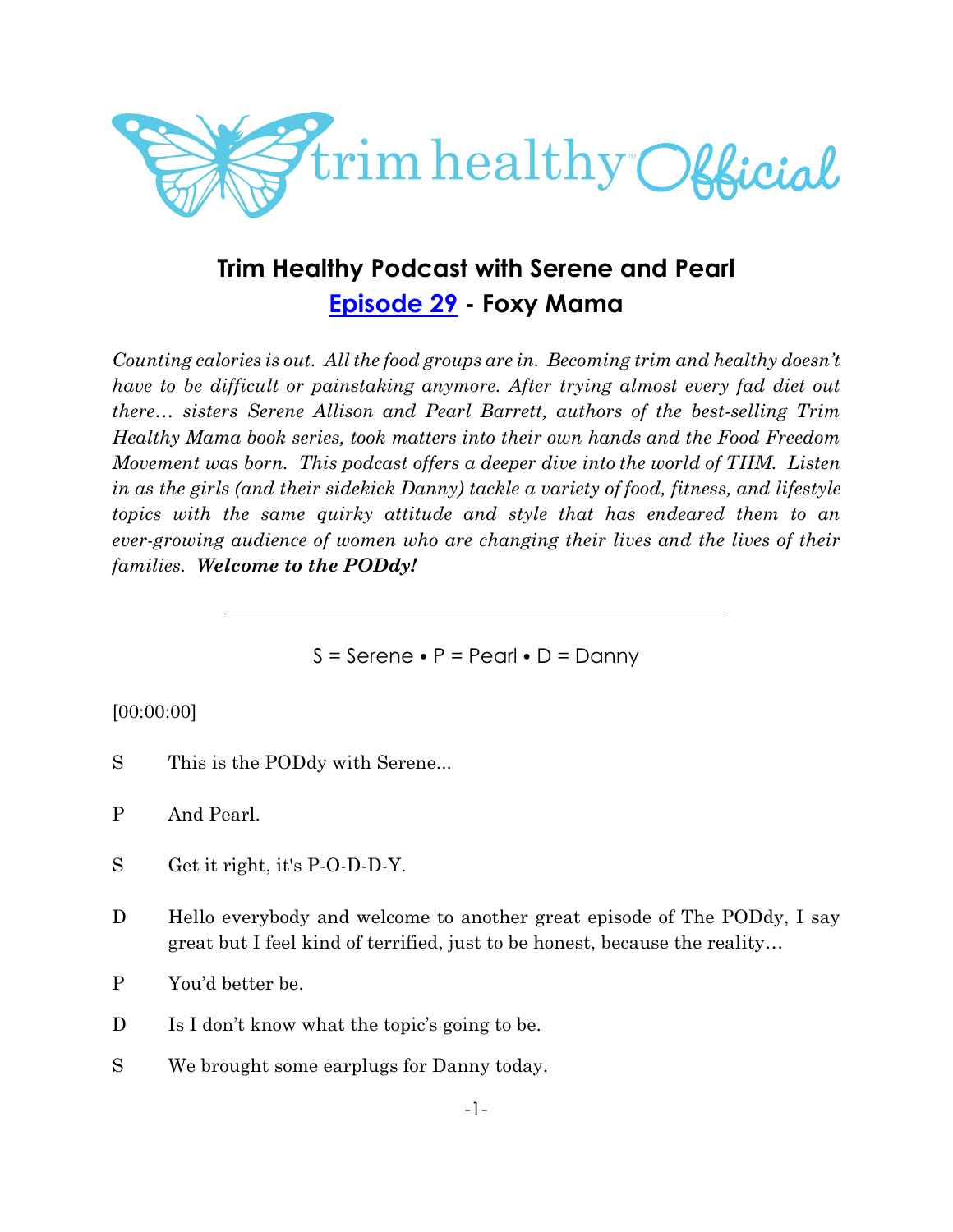- D I don't know what the topic's going to be. I am really concerned about the look, the… I don't know how to place the look on their faces, and I'm being honest I really don't know what they're going to talk about and they're acting weird.
- P We didn't tell you purposefully, Danny, because you might have run out the door, and we didn't actually…

[00:00:47]

- S We didn't even know if we were actually going to go ahead with it ourselves.
- P Yes, we didn't know, and to this minute Serene and I, right before we got here, were like, are we really going to do this?
- D I feel like a TV show's being recorded hidden and I don't know it, and then what it's going to be like is, right now Danny doesn't know he's about to be fired on air.
- S We were in the car outside just praying about it, actually. Like, God, like, we believe that this could free a lot of people. We believe this could bring a whole lot of healing. But we don't want it to come across cheap, trite, or rude
- P It's hard, and especially we're in mixed company. So we'll tell you what we're going to talk about.
- D Okay.
- P Marital intimacy, and there's a three-letter which will be said, S-E-X, sex. So we're going to talk about sex.

S He is speechless.

[00:01:40]

- P And so we thought to ourselves, man, should we just shoo Danny out of the room? Like, because we want to talk to our Mama peeps about this.
- D Don't you dar
- P But then we were like, hey, John's in here anyway, our producer.
- D John's here. I feel safe, actually.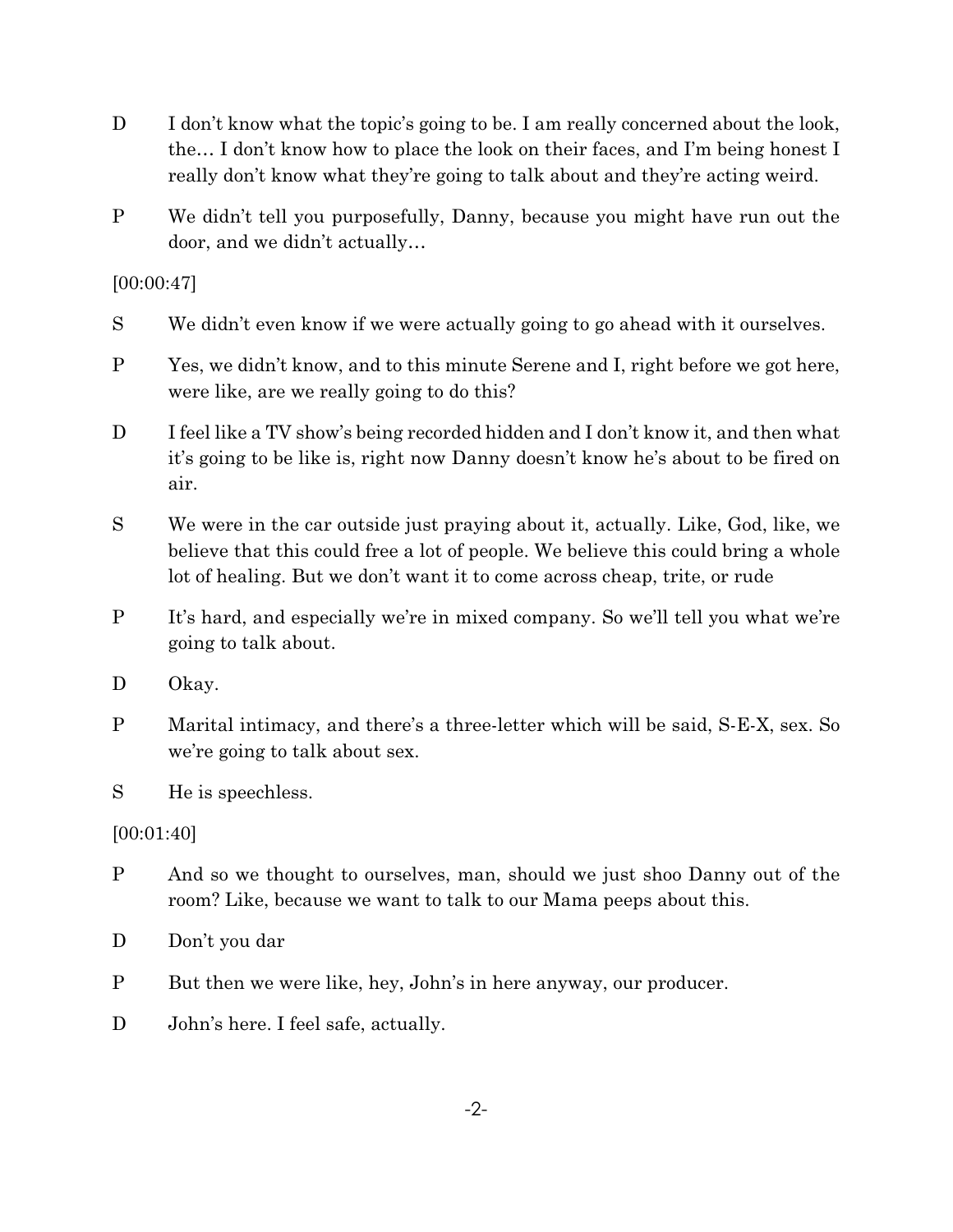- S Yes, that was the weirdness about it, because we've already got a chapter in our book, Foxy Mama, and we were just so natural, Mama to Mama. We were like this is a whole different atmosphere. And we want to do this in a way that's honoring to God and honouring to both genders and just to
- P But we have 17 men listening anyway, so that's the thing, they're going to tune in.
- S Hopefully you don't have your children listening here.

P Yes, this is not really for kids.

- S This is not like a car-time PODdy
- P Yes, not that there's anything… This is all great stuff.

## [00:02:23]

- S It's pure as the driven snow.
- P This is all rocking stuff that we need to talk about amongst ourselves, I think, especially those of us as Christians. I mean, I think we should have the best rocking married sex lives in the world.
- D Preach.
- P Come on, but it's not for your kiddies.
- S Yes, exactly
- D Should we give them another second to
- S No, everybody, just take a deep breath and let's just get straight to it, Pearl.
- P Yes, I think really this podcast is about the beauty, the importance and the health aspects of married sex.
- S And the priority
- P Yes, and you know what, we could go on and on each week here, as we do, about the things we eat and about exercise and about our mindset and all of this, but we're not really giving the full picture if we shove this topic and pretend it doesn't exist because it's…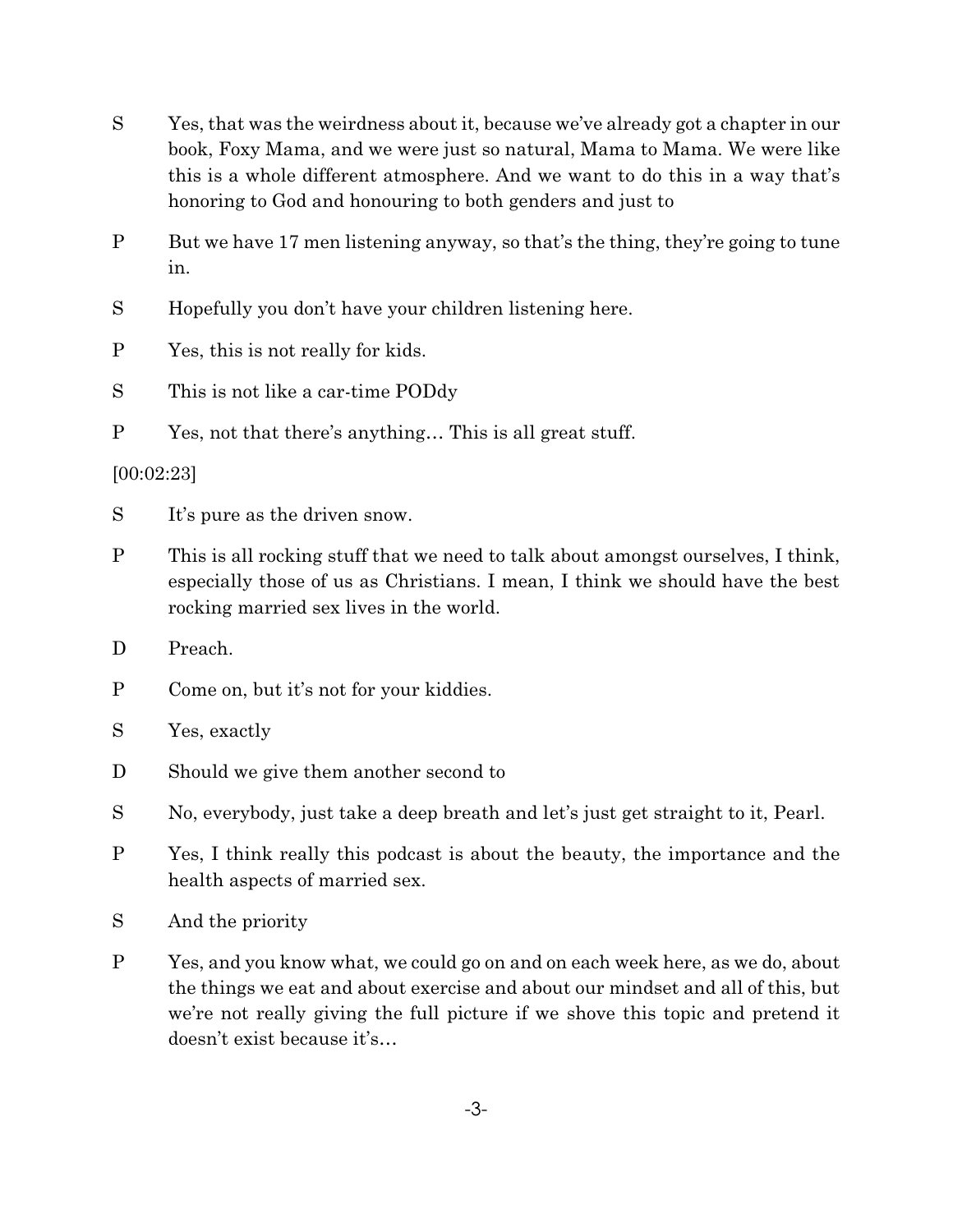[00:03:16]

| S | It's so huge. |  |
|---|---------------|--|
|---|---------------|--|

P It's a big part of everything.

S Yes

- P It's integral.
- D I just fully support what you're doing right now. Just, I see some notes...
- S Okay, well that's confirmation. That's confirmation.
- D My ears are...
- P Yes, you're going to like this actually because…
- D Joy, like I feel joy in my ear.
- S Yes, you're going to want to take this home to Lisa.
- D Yes
- P Yes, but Lisa, I think, has already read the first chapter in our original book.
- S Oh, she's already… She probably… She is the chapter.

#### [00:03:39]

- P Foxy yes, but Lisa's rocking the chapter.
- D That will be my opening line this evening. Hey girl, you are the chapter.
- S Oh yes
- P But, you know, we've got many, many newcomers to Trim Healthy Mama since we first wrote our original book.
- S Right, that didn't read the encyclopaedia or Chapter 35.
- P Yes. That was like page 600-and-something. A lot of people just didn't make it, come on.
- S Yes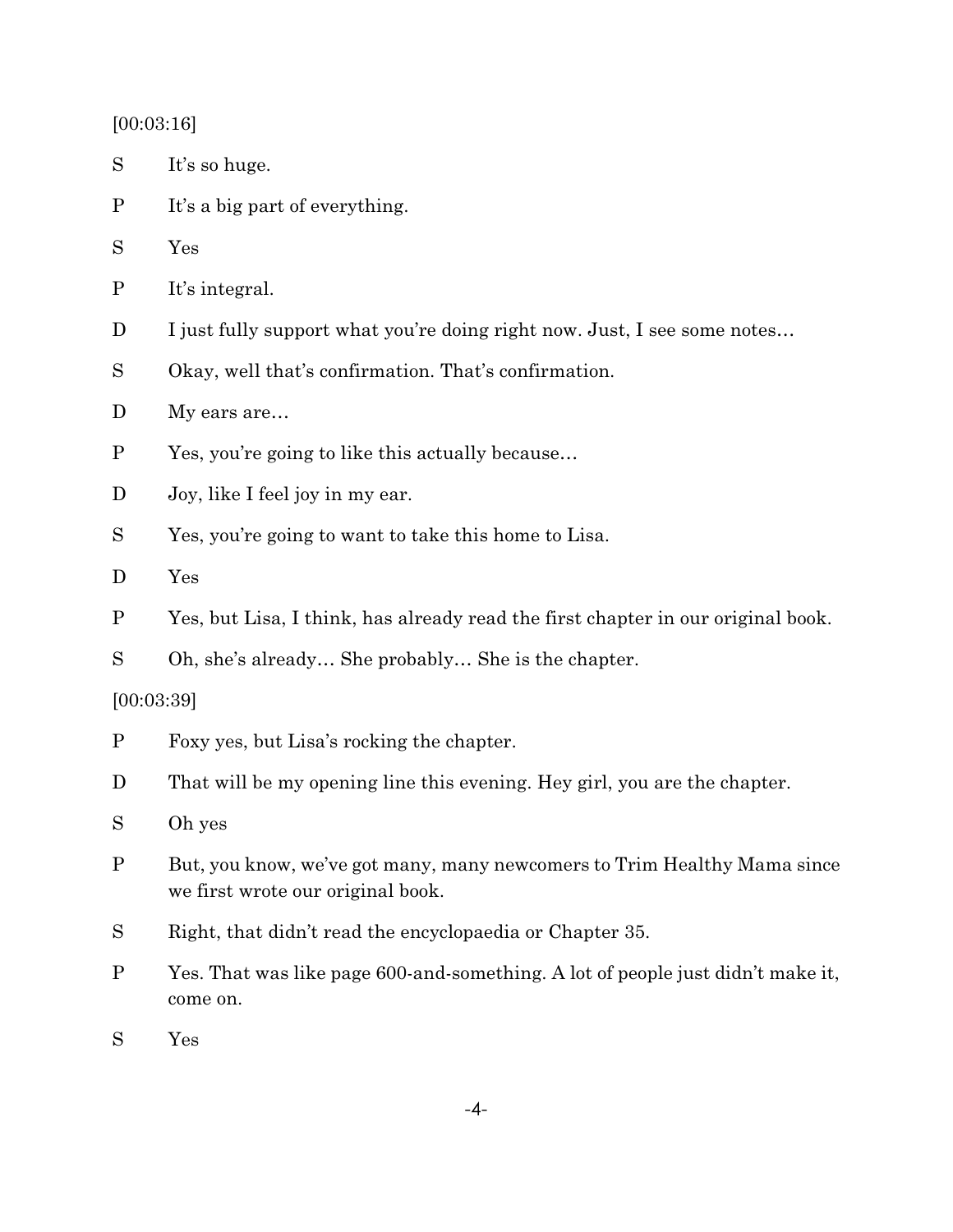- P And so, you know, for all you non-readers out there, let's just talk about this.
- S Yes, so jumping in, it's like this is not just a tiny little facet of health. You know, so you've got your rest and your sleep and your anti-stress and your eating, you know, little to-do list and not-to-do list, and then you think that this little part of life is just a little, you know… Does it really affect your health? Does it really not? No, this is major, major. I mean, the studies that we have to support this is just huge.

[00:04:37]

- P Yes. And we'll go into some of those, Serene. But I think let's preface this with, this is not like… What we're talking about here is not like the sex moves they talk about in Cosmopolitan. I mean, that's all… We're not about that. This is about God-sanctioned beautiful sex in marriage.
- S Not only are we not about it, science always backs up the Bible, and we have science here today to prove that sex inside of marriage is completely blessed with physical, spiritual and mental blessings.
- P Yes, and we're going to go into the why and all of that, but let's… I think maybe we should start out with some of these studies, and then we're going to really boss your brain around.
- S We're going to boss your brain. Everyone needs to be bossed. I had to be bossed. You've had to be bossed.
- P Serene, how many times have we bossed our brains around each other on the whole married sex subject?
- S Oh, yes, exactly...
- P We have got together in sister pow-wows and like, girl, you'd better get your act together.

[00:05:33]

- S Yes, and we've had group sister pow-wows too, that have extended beyond us to some of our friends who just needed a little bit more bossing.
- P And I think as women we should be encouraging one another. This goes beyond women, because I'm telling you, the big stereotype in marriage is that the man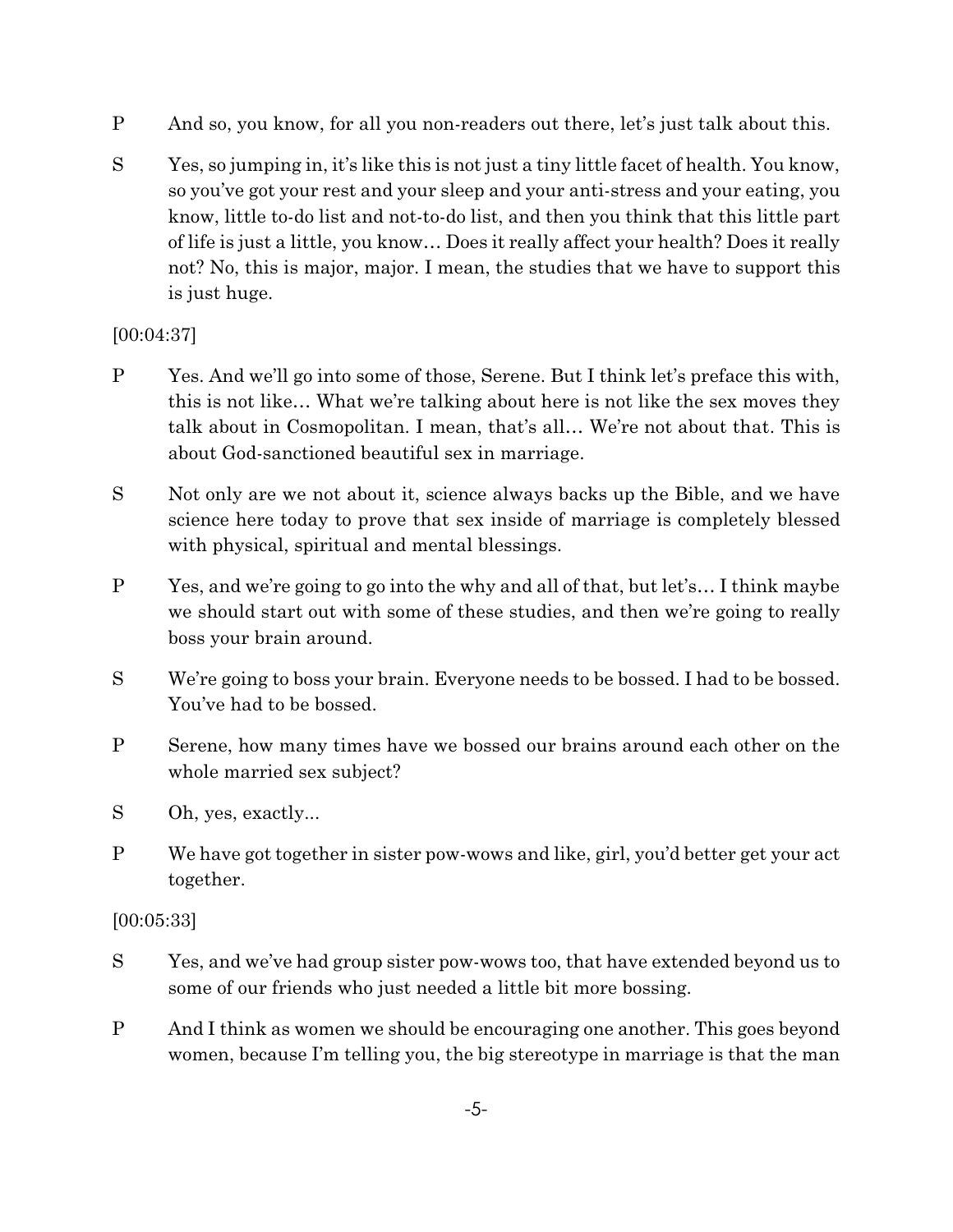wants it all the time and the wife is like, oh, not tonight honey, I've got a headache.

- S Sometimes there are some hormonal issues, and it affects both.
- P Sometimes it's the other way around. I've heard from so many women that like, I would love to have my husband desire me, and he doesn't. And it's heartbreaking for these women, and it's heart-breaking for these men too, because when one person doesn't feel completely loved and desired…
- S And it's not their fault. Many times it's a hormonal imbalance.
- P And also, let's talk about, you know, what we're saying today, there are things, and we'll talk about this later, in marriage where sicknesses come, you know, there are… Things were… Sometimes a physical life is impossible, so we're not talking to you if you're a couple in that situation, you know, we're not talking about that. But we are talking, when you are able, be able.
- S Yes.

## [00:06:38]

- P That's what we're going to talk about today. Should we start off with some surprising studies about, and this is about monogamous marital sex, these studies. And I'm going to say a word here this is why your children aren't in the car, hopefully.
- S Say it, Pearl, it's a God-blessed word.
- P Okay, so, if you're a woman, when you have sex with…
- S Are you talking about a five-letter word you're about to say?
- P Yes, five-letter…
- S Oh, I love that five-letter word.
- P If you are a woman, when you have sex with your husband, do you know that you are getting a fantastic present from him?
- S Yes, you are.
- D Now, present has a lot more than five letters, so...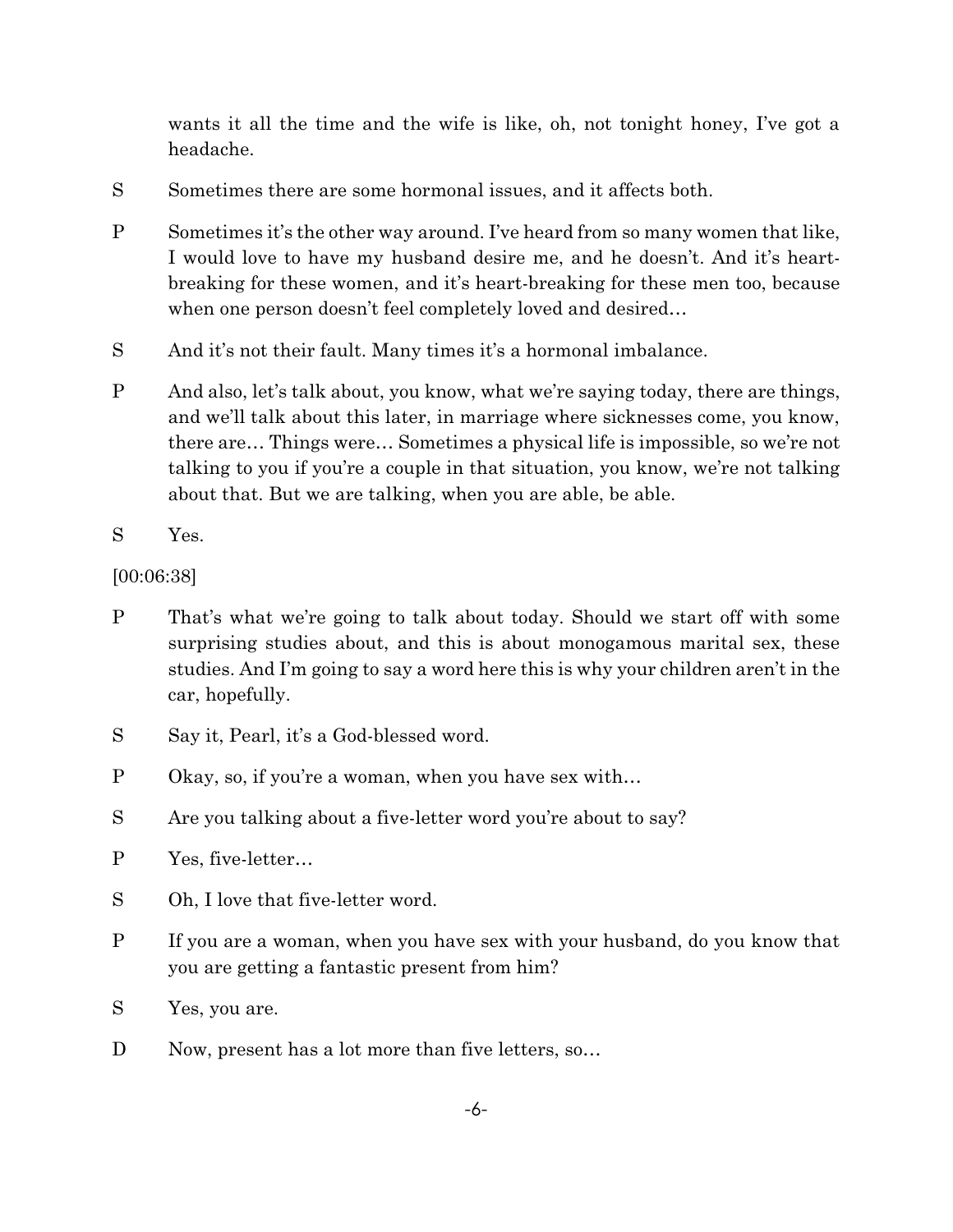P No, the five-letter word is semen.

D Oh, we're getting to the five...

[00:07:14]

S It's full of zinc, people. What are most people deficient these days? Zinc

P Yes.

S Zinc is a huge one, and they're all popping pills and taking supplements. You don't need to pop a pill.

P Zinc builds your immune system. And so the vaginal walls and I'm going there right now, are one of the most absorbent places in the body, okay, and so

S Hey, this is nothing dirty. This is holy and precious and gorgeous and God made it.

P Holy and precious, so God made that area to absorb…

S Just how we had the butter therapy.

- P Yes.
- S We had to look in the mirror and say that word over and over, if you have an issue with that word…
- P Yes, when we were scared of butter we were like, hey, I love me some butter.

[00:07:48]

- P So if any of you are like a little bit weird about that I'm saying semen, just go to the mirror and say semen, semen, semen.
- S Okay, this is freeing.
- P Not only zinc, but it has high amounts of Vitamin C, Serene.
- S Adrenal fatigue people, those who think they have adrenal fatigue, and if you listened to our PODdy…
- P Go have sex with your husband.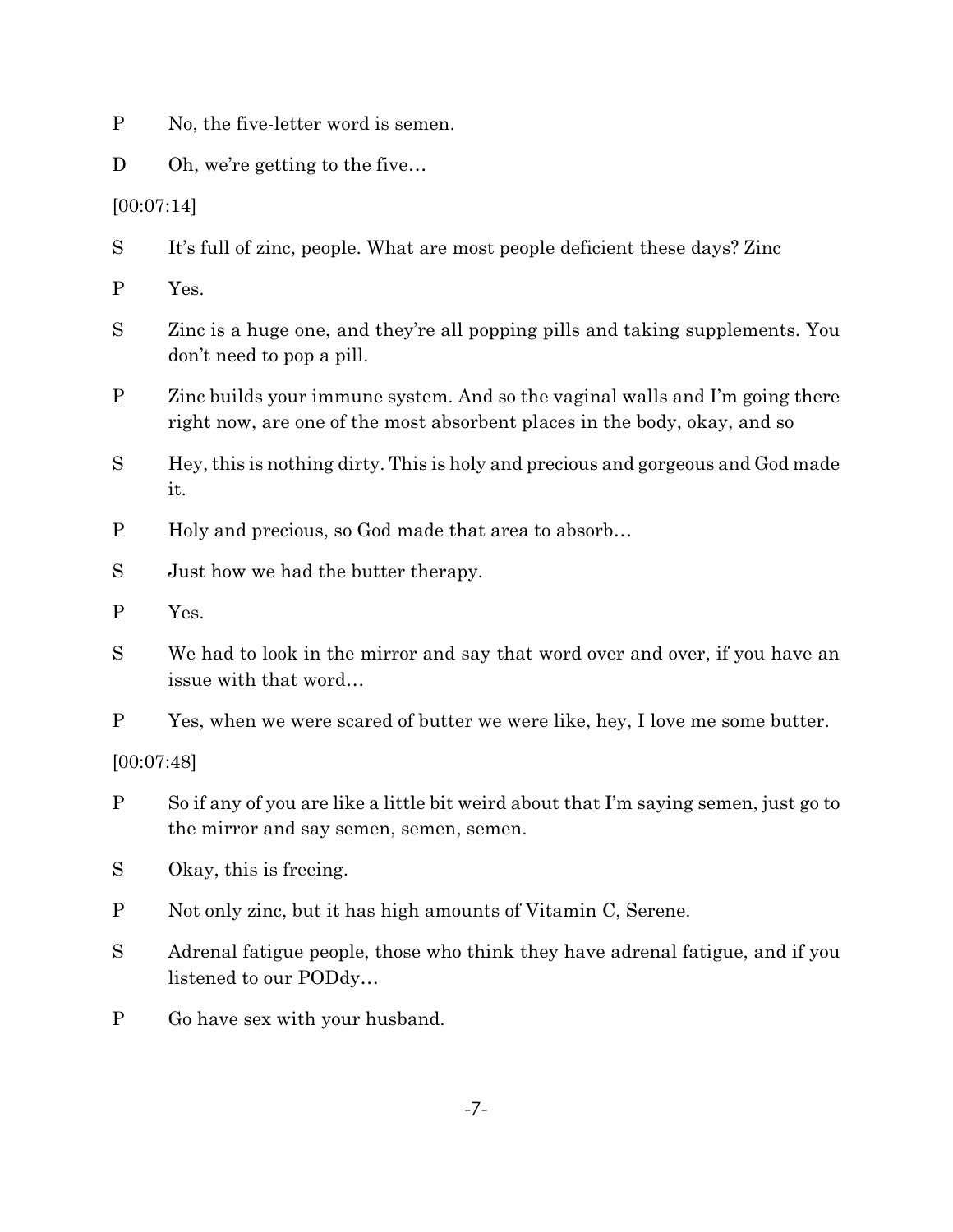- S Last week, yes, even if you don't have adrenal fatigue but you've ticked the box and you think you do, Vitamin B12 and Vitamin C, adrenal fatigue healers right there.
- P Huge amounts. This absorbs straight into your body. And guess what? It also contains… Danny, you are really giving great presents to Lisa and you didn't know it, okay.
- D I did know it.
- P It contains three major cancer fighters.

[00:08:29]

- S Yes, selenium and glyco-proteins are first, and Pearl, talk about the TGR beta.
- P That is the other one that it contains, and these killer cells recognise and fight cells that promote tumours. And all of this is rapidly, rapidly absorbed into…
- S Promote fighting against the tumours
- P Yes.
- S Yes, major cancer fighting.
- P Rapidly absorbed into your bloodstream. And also, semen acts as an antidepressant.
- S Okay, so we all know Dr. Oz, right. He's said a lot of things.
- P Yes.
- S He's said a lot of things, okay, but, well, let's just start out with him and then we'll go to some further doctors who you may bank on more. But, hey, good old Dr. Oz gives you six years more youthful looking…
- P On your life
- S Yes, if you have more frequent sex.

## [00:09:12]

S And he even says monogamous sex, because he said it's something to do with the oxytocin of the bonded relationship.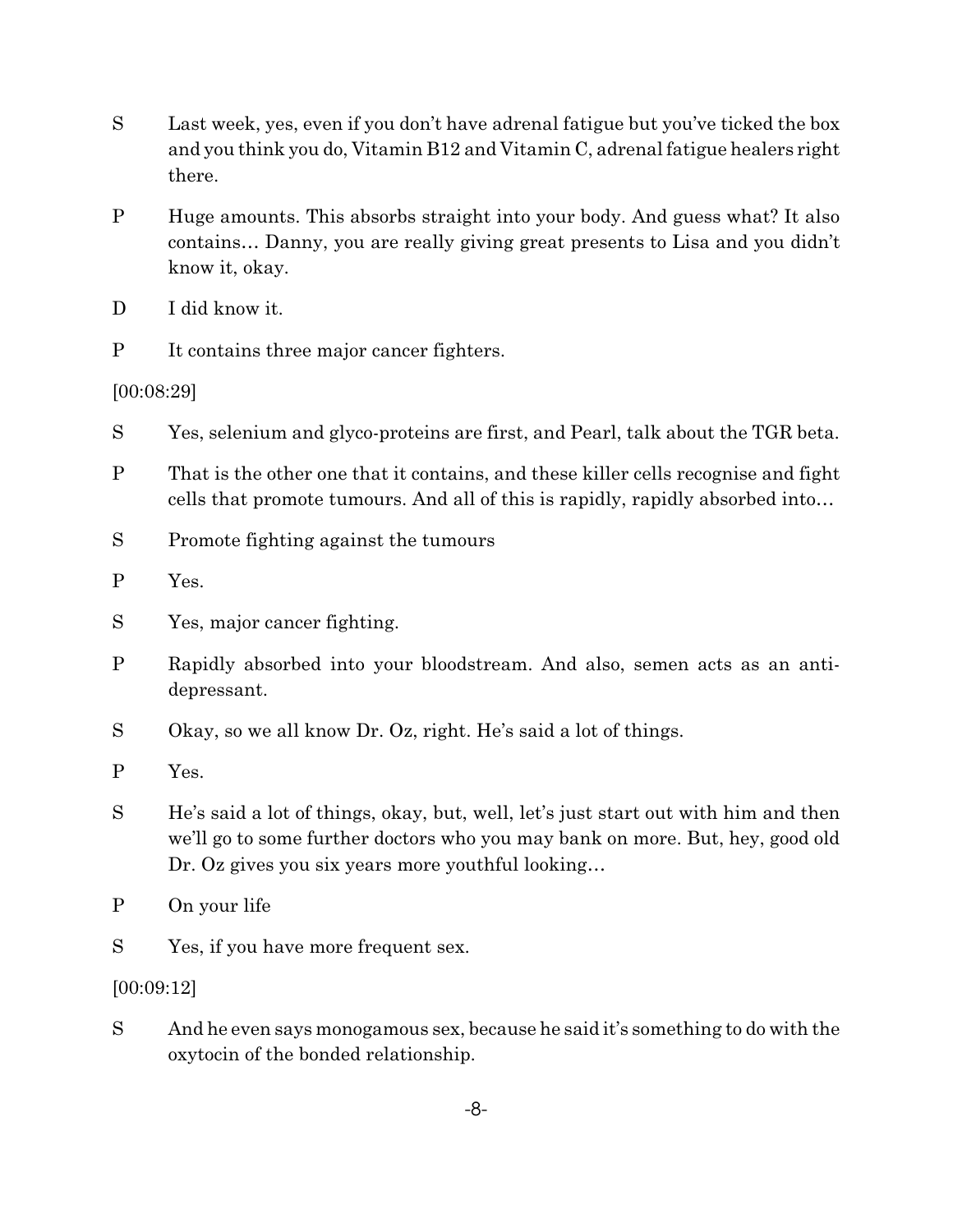- S But there's the Dr. David Weeks, who's a neuropsychologist, and he says you actually become ten years younger. And this was a study that he did that spanned over ten years with almost 4 000 people ages 18 to 102. Did you hear that, Danny?
- P One hundred and two
- S You rocking Lisa's world at 102.
- P That's what I'm all about, you know. And you know what our parents don't want us talking about their sex life but, Serene, do you know what I love?
- S Hey, all those Above Rubies readers need to know.
- P I love that my parents are in their late 70s and so rocking it.
- S Oh, they are.
- P There's my goal in life.
- D This is by far my favourite episode to date. I literally, I feel like an audience member that gets to just receive this download of knowledge.

#### [00:10:00]

- P But you know what, talking about an antidepressant, when you feel like, oh, I'm just not in the mood, that's when you need to say, yes honey, let's get this on, because you're going to come out of your depression.
- S Yes and we'll talk about the anti-depression, but guess what? Just when we talked about being younger, it's the human growth hormone that starts to decrease, the surge of it decreases in our body in our early 20s, but every time you make love to your husband or your wife human growth hormone is being released, and so…
- P Yes, and so that is better muscle tone, that is…
- S Less wrinkles.
- P More youthful skin
- S Actually produces collagen in your skin, do you know that?
- P I know, so…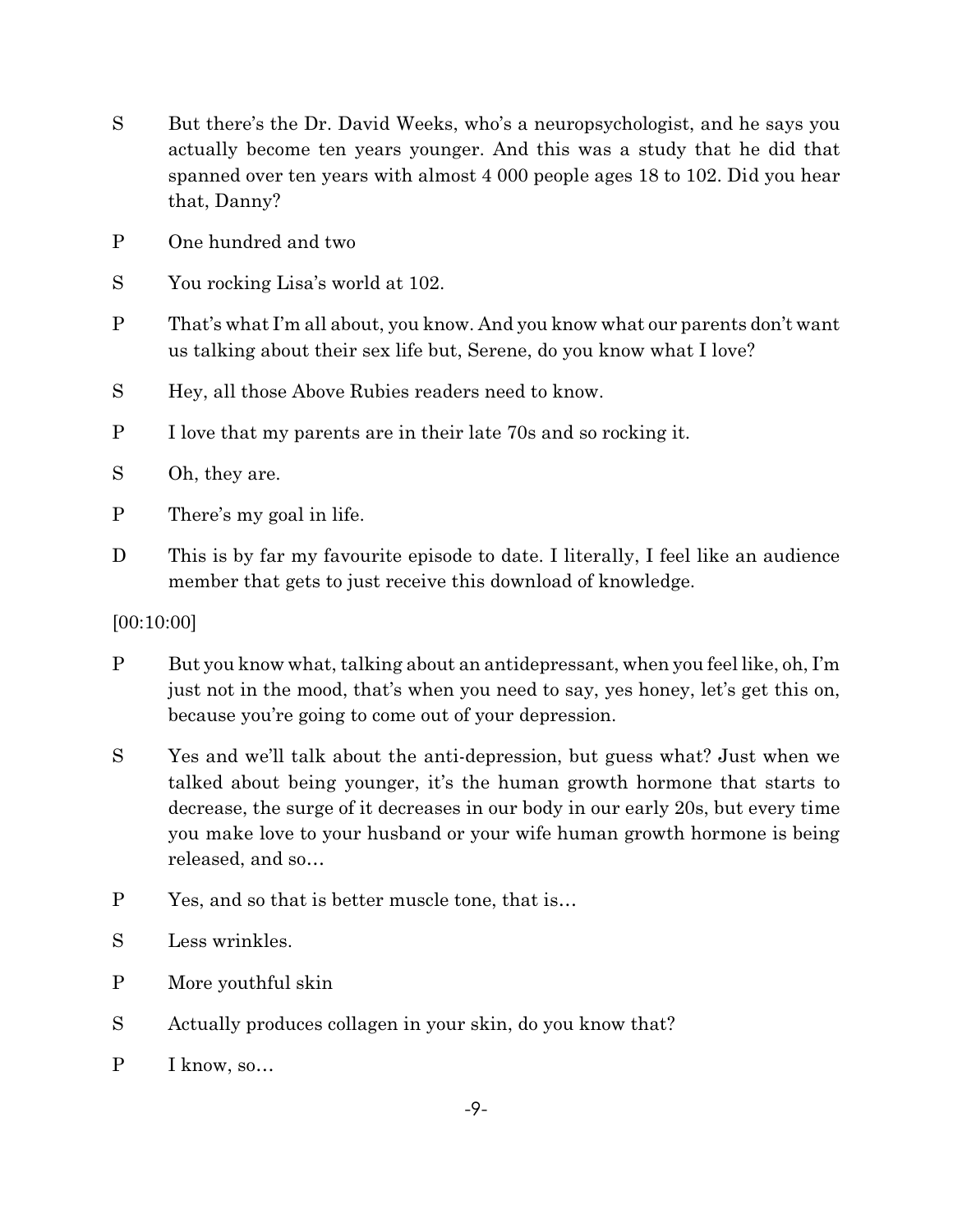S Don't use a Spünj. I mean, you can use a Spünj, like…

D Tell them, girls.

[00:10:44]

- S You can rub that Spünj on your face, but just making love to your husband, that's it.
- P I know, and if you can't afford our collagen, go make love to your husband, I'm telling you.
- S That's free.
- P Okay, now, hey, we would…
- D Preach the gospel right now.
- P He's never been happier about a PODdy, and he was scared.
- D Let me say something right now. Every one of your husband's owes me right now, owes me to listen to at least five more episodes in a row for what these ladies are giving these men as a gift.
- S He's like I need more male support here for this.
- D No, they owe me they owe me for this podcast, somehow.
- P But do you know... I mean, talk about human growth hormone and, you know, all this younger stuff, which sounds all peripheral and stuff, but hey, we live in these bodies, it's good to keep them young. Sex burns calories equivalent to doing 15 minutes on the treadmill.

[00:11:34]

- S And do you know why?
- P And it's so much more fun.
- S Yes, and do you… And also that they say just the fact of being aroused by your mate takes your heart rate from the average of 70 beats per minute to 150, and do you know what they say that is likened to? Like a professional athlete, like an Olympian, putting forth maximum effort. Do you know how great that is for your cardiovascular system? That's 200 calories I'm burning just immediately.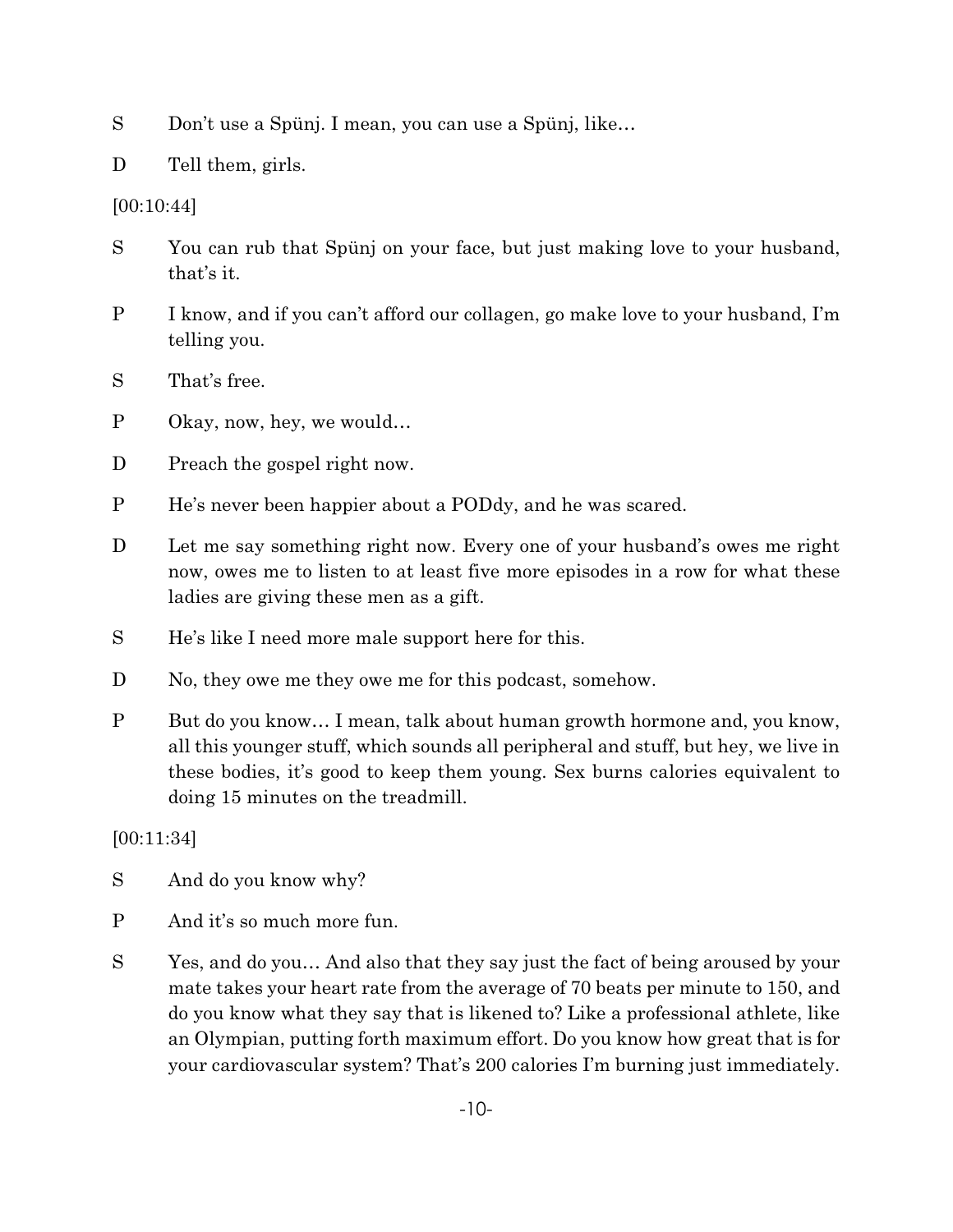- P And that's why I love this, you know, that's why it's like God's design for us. I mean, he knew what is good for us. He made us to be sexual creatures, and it's all through the body, and the Bible, I mean we could definitely start to bring some scriptures in. I hope we have time to do that, because…
- S We can not not.
- P Yes.
- S Because that's such
- P But he made us to be blessed by sex in marriage.

S Do you know, I tried to look for...

#### [00:12:20]

- S When my husband was off in Kuwait, you know, he was just gone for three months in the Middle East because he couldn't find work in the area, and I missed him so much. So I thought, I'm going to bless him and when he comes back. I'll have written all these romantic poems and stanzas and beautiful sayings and quotes all over. I stippled them with like Sharpie pen on a purple wall with black Sharpie. It looked really hippie and cool, right.
- S And I looked everywhere for the most romantic sayings. I just got stuck in Song of Solomon. The Bible was the most romantic. It was the most beautiful.
- P It's a highly pro-sexual book in marriage too…
- S Oh, yes...
- P As we'll get into. The Bible is no prude.
- S Say that again, Pearl.
- P The Bible is no prude.
- D That's good.
- S Actually, you could be more of a spiritual woman, more holy and godlier by rocking your husband's world.

[00:13:14]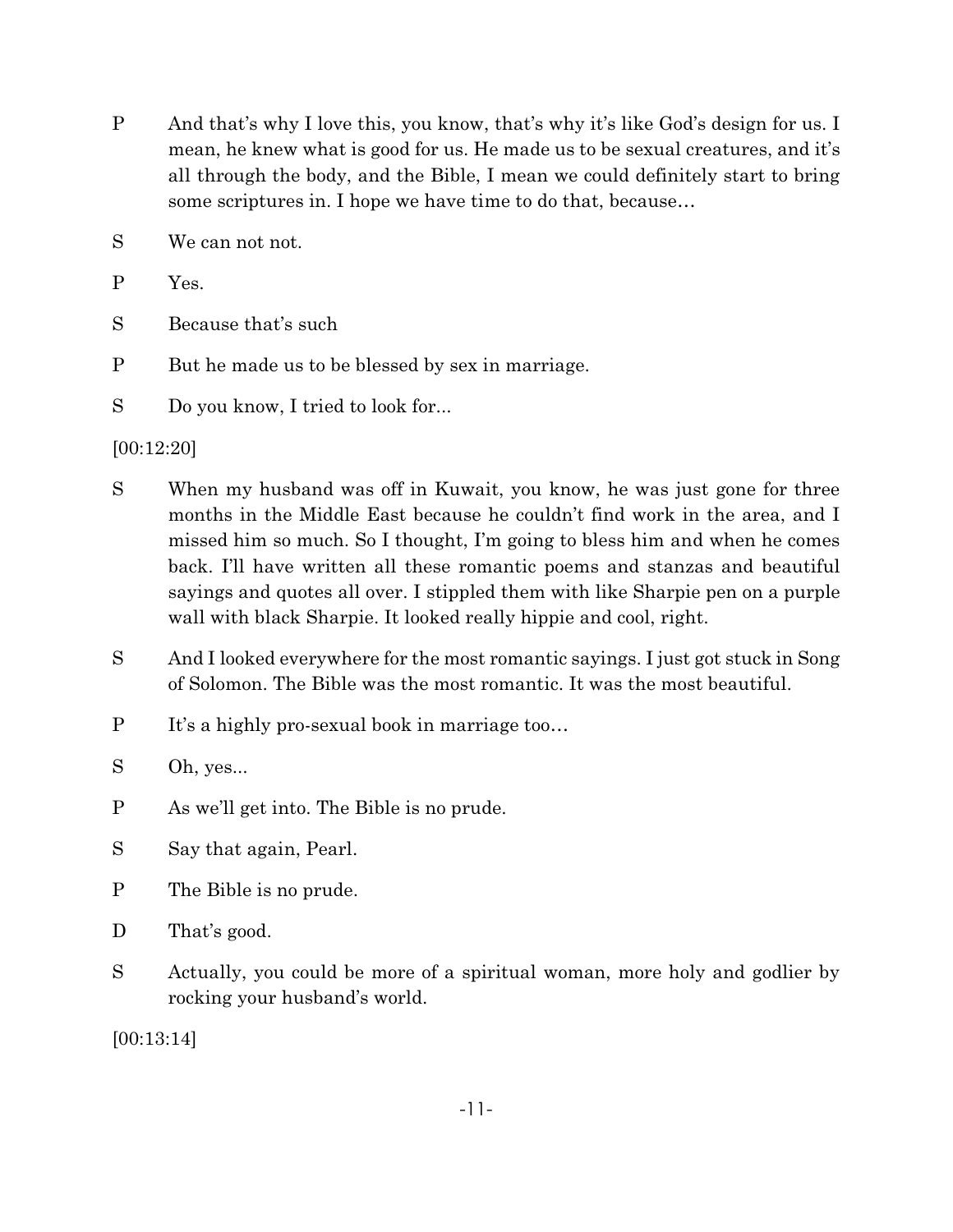- P By inviting your husband up to the bedroom, then going to say, hey, I'm sorry, I've got to sing in the choir tonight, no time for you. I'm sorry, I've got a…
- S Yes, I'm attending the women's Bible study.
- P No, but it's just truth.
- D This is so... It's so good. It's so good.
- P Because guess why? The Bible says, it's in Timothy, that women learn to love their husbands and their children, okay. What comes first? Love your husband. How do you love a husband?
- S Love is a verb.
- P Yes, you're friends with him, you're all that, but you know…
- D Keep going.
- P The only difference in marriage between other kinds of love, the only difference, we can love everybody, the only difference in marriage is that there is sex, and sex is loving your husband.
- S And you know what? It's undefiled, as it says in Hebrews.

[00:13:57]

- S It's undefiled and it's honourable above all. And actually, one of the Hebrew words that you actually brought up, Pearl, in the chapter here in the first Trim Healthy Mama book, one of the words for honourable was the Hebrew word that was also likened to the High Priest, meaning that the Holiest of Holies...
- P The Holiest of Holies was the same word used for the intimacy in a marriage relationship.
- S And how honourable and pure that was.
- P Yes, so…
- S There's no shame here.
- P And I think that's something that… We're all over the place here but, you know, we thought we'd do….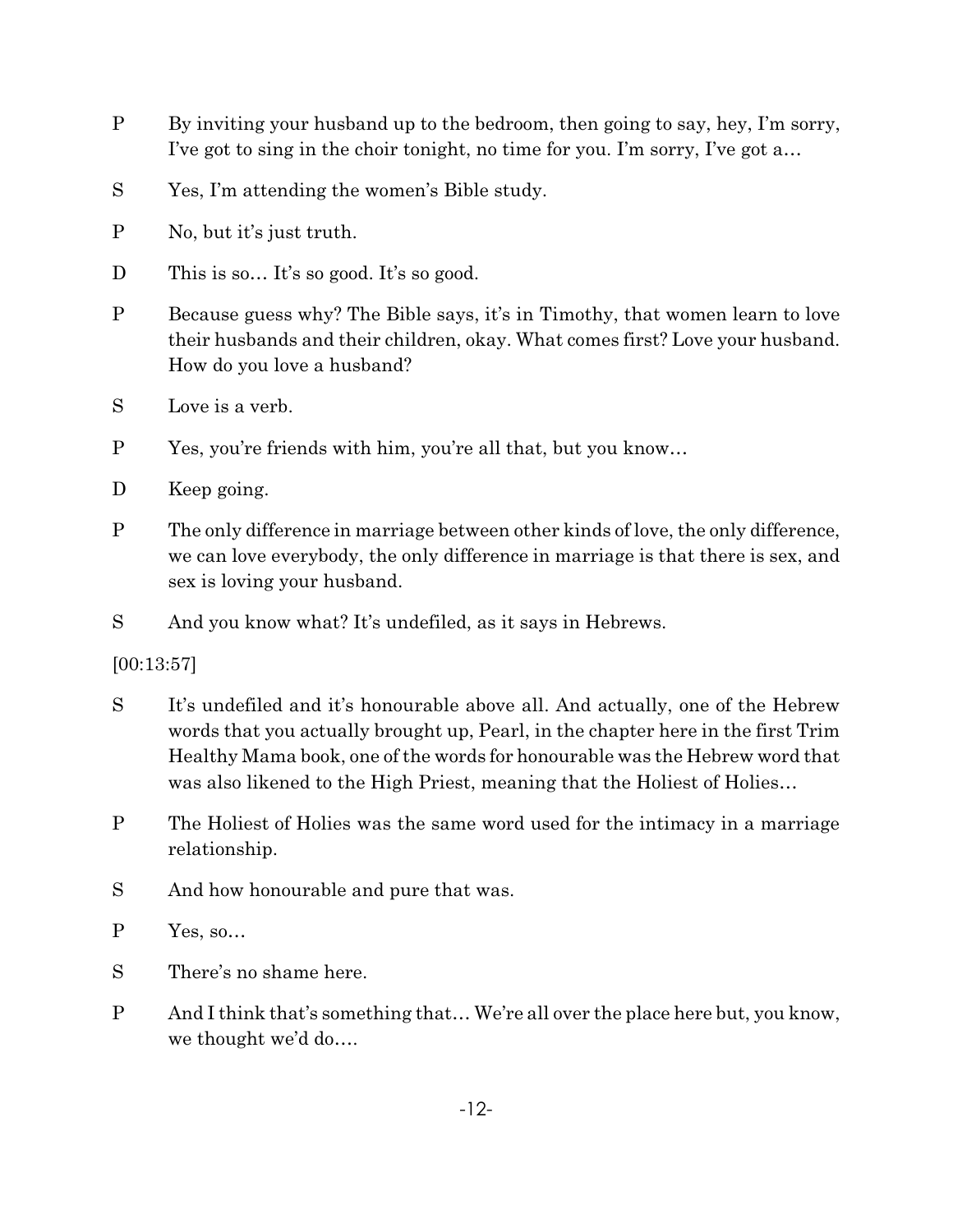- S Yes, we… You know, it was just like… We just didn't know how, where, which angle do we attack it from? Where do we come from? So we just blurted.
- P But that's what we do, we blurt, so guys…
- S And to get comfortable quick, it was just like...

[00:14:38]

- P Yes. But you know what? Let's talk about shame, and then I want to go back to oxytocin that's a biggie, Serene.
- S And endorphins, that's huge.
- P Okay, those two coming after shame.
- S And estrogen that's huge.
- P All right, that's coming. How long is this? Can we do like a 45-minute pod?
- S And how good this is for your husband. We have to go there. We've just been talking about…
- D You know, let's just... Let's do a couple of hours today.
- P Oh, yes, yes. Our children need us. But, shame. It's such a marriage and sex…
- S Killer
- P Married sex destroyer, isn't it? Things that the enemy has robbed from us, you know, and then you bring those into marriage and you apply that to your beautiful marriage bed which God said is completely undefiled, and yet so many of us still have those things, oh, but sex is dirty. But, you know, I mean, there's memories of other people and there's stuff that some may have done before marriage and…

## [00:15:28]

- S And then, sadly, there has been abuse, you know.
- P There has been abuse.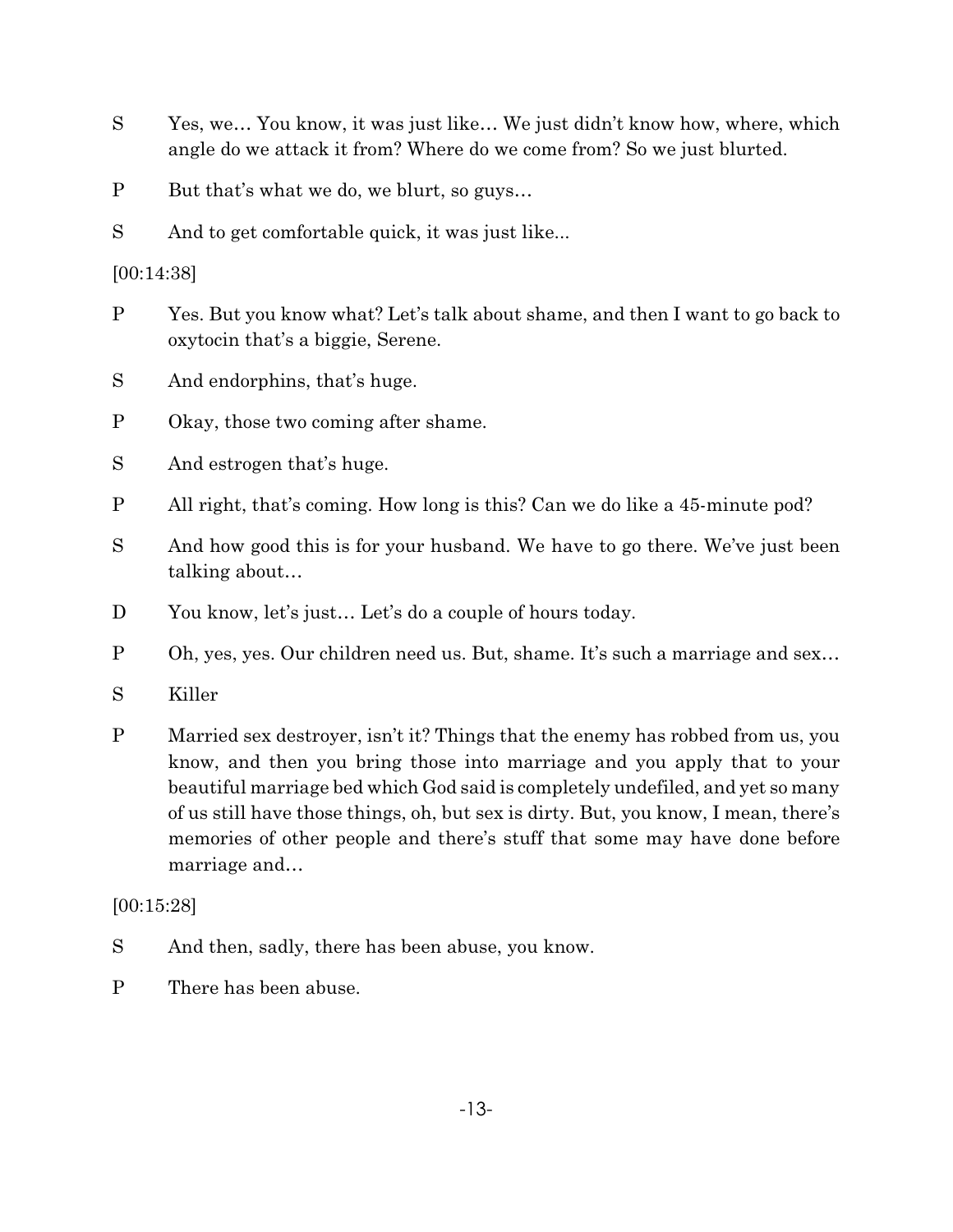- S And situations which is not the person's fault at all, but then they carry that shame that's not even theirs to carry. And then that can need some good Christian counseling, you know, to get through that.
- P Yes.
- S But there is no shame.
- P Yes.
- S And God can be a beautiful restorer and a redeemer of the mind and of the memories.
- P Yes, absolutely. And so our big encouragement would be, today… You know, I'm not necessarily… I can't necessarily speak to severe, you know, sexual abuse, or any sexual abuse because I haven't suffered that myself, but I know so many women have, and I do feel like there's good godly counseling. But I know friends who have completely overcome that.
- S Oh, yes...
- [00:16:10]
- P And, you know, the marriage bed is completely undefiled. But I think, you know, ifthere's shame from past sin or if there's shame from thing, our encouragement would be today to lay it down, God doesn't want you to wear that. HE doesn't even want you to bring it in.
- S No.
- P And I know there are other things today, too, that we can't be experts on. I know there are many people really torn apart by things that come into marriage, like porn and things like that.
- S So there's insecurities that are just beyond
- P There's been infidelity, these things that can ruin, you know…
- S Some trust issues etc
- P A precious sex life. You know, I don't think that we can go into all of that today, but…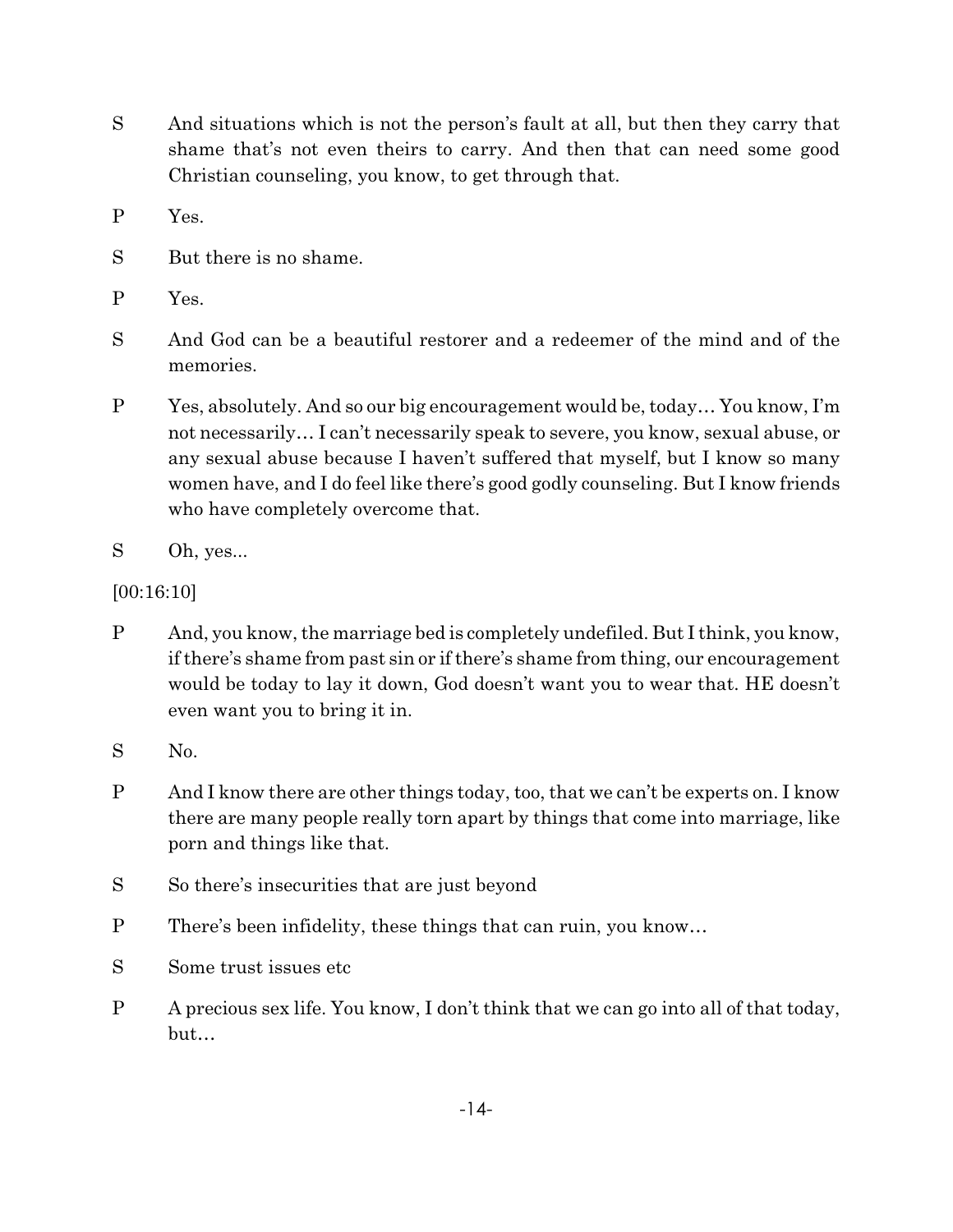- S There's a lot of little foxes that spoil the vine, but we always need to keep working for healing…
- P Yes.

[00:16:51]

- S And keep working for trust, and keep working on... Do you know, it's, sometimes, you know, when you first get married it's just, it just all comes natural, there's just the high of the newness. But there is something about mature sex that is an act of learning and…
- P I call it faith sex, Serene.
- S Yes.
- P Because sometimes we've really got to get out of our comfort zone, and obviously we don't always feel like it. For goodness' sake, if you're tired at night, you've had a rough day…
- S If you're nauseated and pregnant and you just feel awful.
- P Yes, sometimes it's just the last thing… But we're not supposed to rely on our feelings. Sex is actually, it's a doing, and love is a doing and is a verb. And sometimes those feelings catch up when we decide, no, this is so important for my marriage.
- S They do catch up. It's actually scientifically proven. It's kind of these feedback loops in your body that… Even, they say if you don't feel like smiling and you smile your body actually… Even your brain chemicals actually react to that, and then you actually end up feeling more positive and it's not a fake anymore, you're actually really smiling.

 $[00:17:54]$ 

- P Right.
- S Well, the same thing it is with sex. If you don't feel like it, if you're laying there full of resentment and I don't want to be doing this, it's not going to happen.
- P Yes.
- S But if you go with it and even pretend to be all on about it...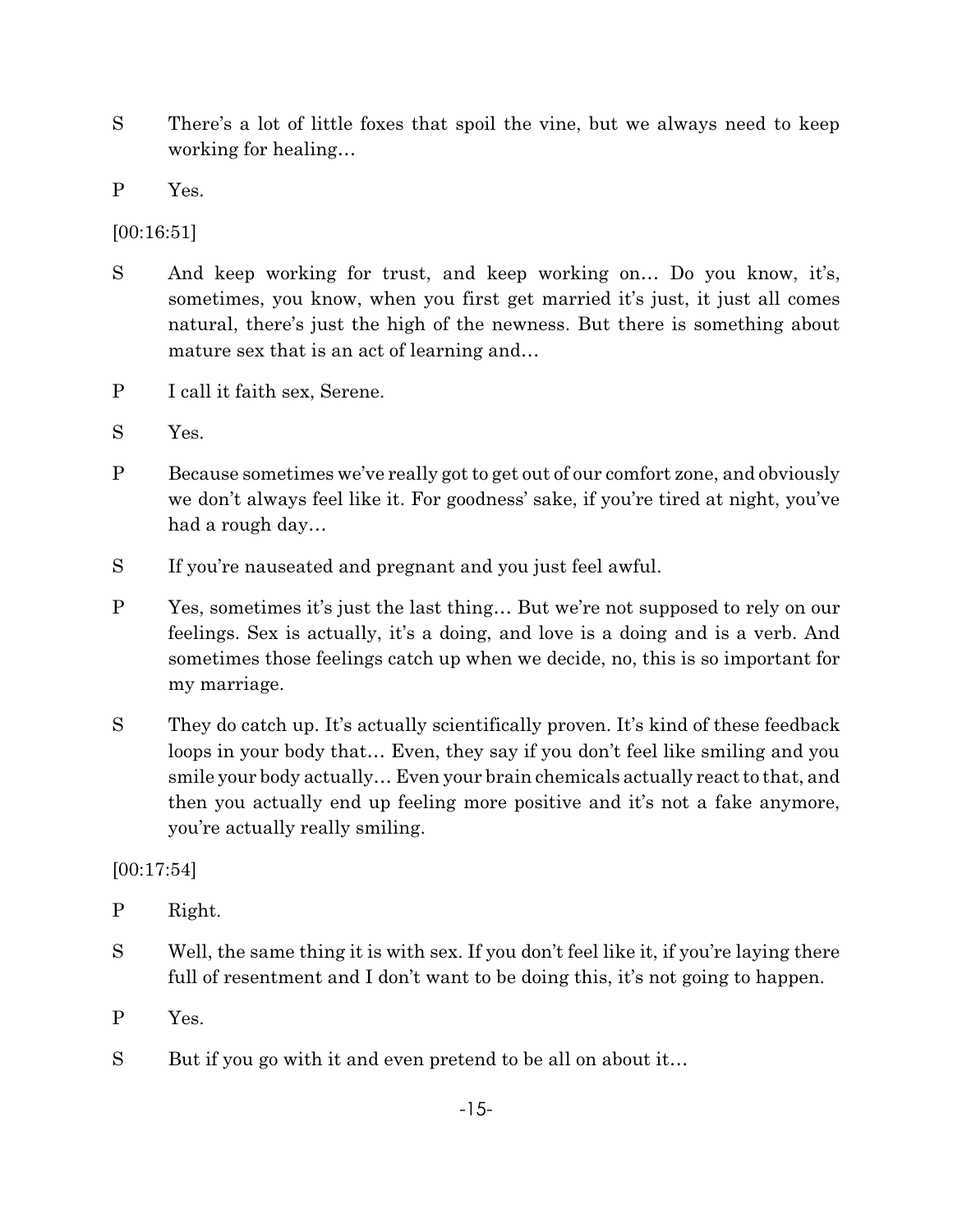- P Hey Danny, what's your whole thing?
- S Your body will catch up.
- P What if I could?
- S What if I could?
- D Yes, that applies.
- S Your body catches up.
- P Yes it does.

## [00:18:13]

- S It actually produces… Even if you have a woman who actually has low estrogen, even if you're menopausal and you're not even producing it naturally, your body will start to produce estrogen.
- P It will, as you start, and…
- S The more sex you have the more oestrogen you actually naturally produce, and actually the more sexual and flirty with your husband you become.
- P Absolutely, and that's mature sex, because as we age, you know, our sex hormones decline, these things happen. We go through physical problems, we go through stress, we go through times of job loss, I mean, all these times are…
- S You're up with babies all night.
- P Not like, hi, let's do it, I'm in the mood. None of that contributes toward that. And you know, we're so exposed to movies where it's all just like, oh my goodness, strip your clothes off.
- S Yes, if it's not fireworks, well then, ugh.
- P But married, mature married sex, is not like that. It's like you are mine, I am yours.

[00:19:04]

S And there's no pressure and there's no performance.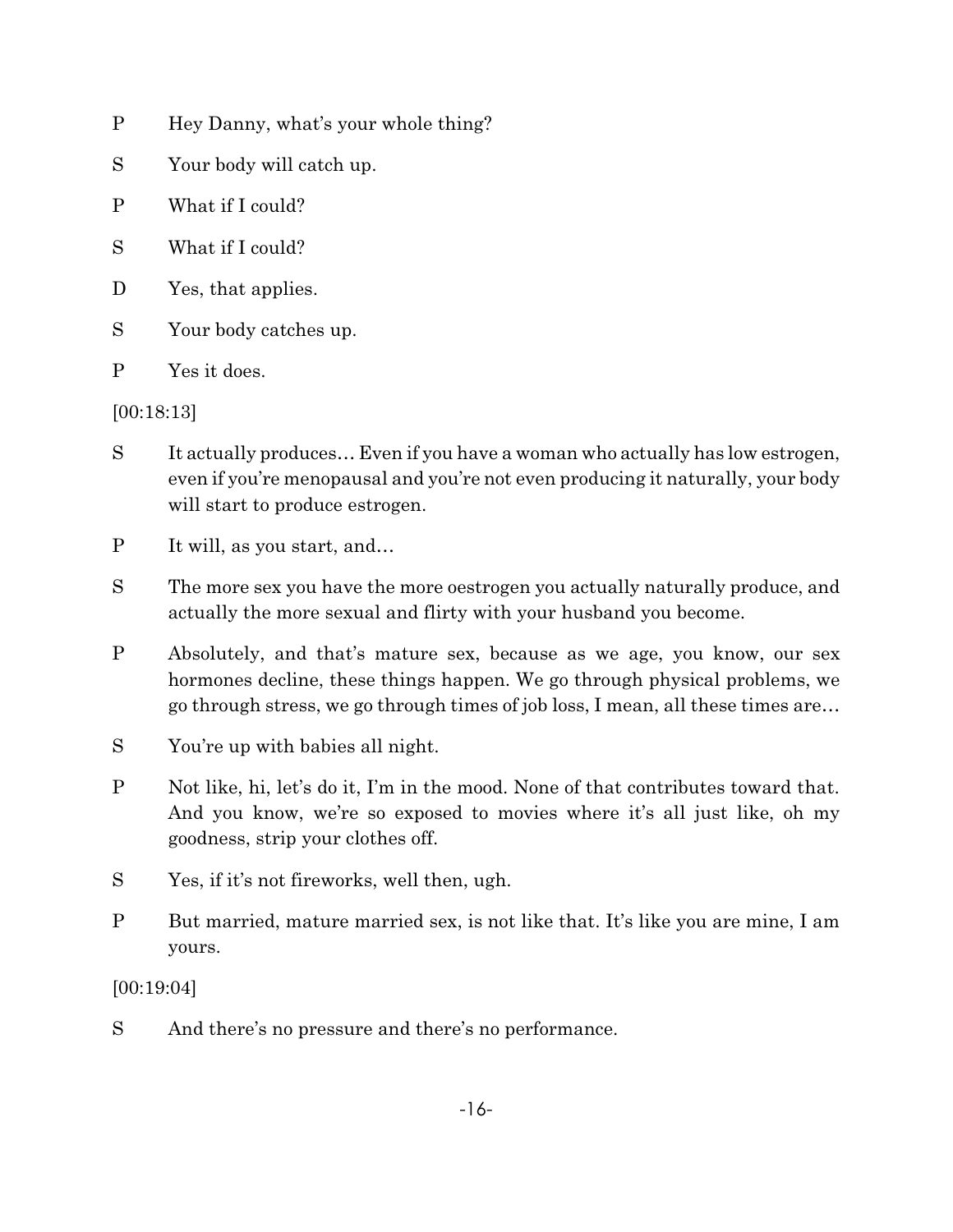- P And let's… Yes, and let's bond. And this is so important to us, because this sets our marriage apart from all our other relationships.
- S And it's a type of the bride of Christ, and Christ himself and that unity, and it's just so pure and beautiful, and it's something to be worked on, it's something to be protected, and it's something to tend like a garden.
- P Absolutely, to tend.
- S Pull the weeds out and to…
- P Yes, and Serene, it's so true there will be weeds that come. And that's what you were talking about, the little foxes, all those things we mentioned. Even in my own marriage, you know, sex won't be something that's just always perfect and that you don't have to really work on sometimes, like…
- S Communicating is important too.
- P Yes. And things will come, and the enemy will try to destroy this and take it from us.
- S He will try to destroy that more than anything in your marriage, because that is marriage.

[00:19:55]

- P It is.
- S I mean, it sounds so… You know, to the world that sounds so, you know, that is marriage, isn't marriage deeper and more… That is what makes it deeper, that's what sets you apart from roommates.
- P Exactly, of course you're going to want to be best friends with your husband and wife, and you want to share the beauty of parenting, and there are so many things that we can do, but what is the one thing that sets your marriage aside?
- S That you are entwined as one
- P Yes.
- S And it's the oxytocin, too, of the more you make love the more you actually have that bond for your parenting together, for your deep soul friendship.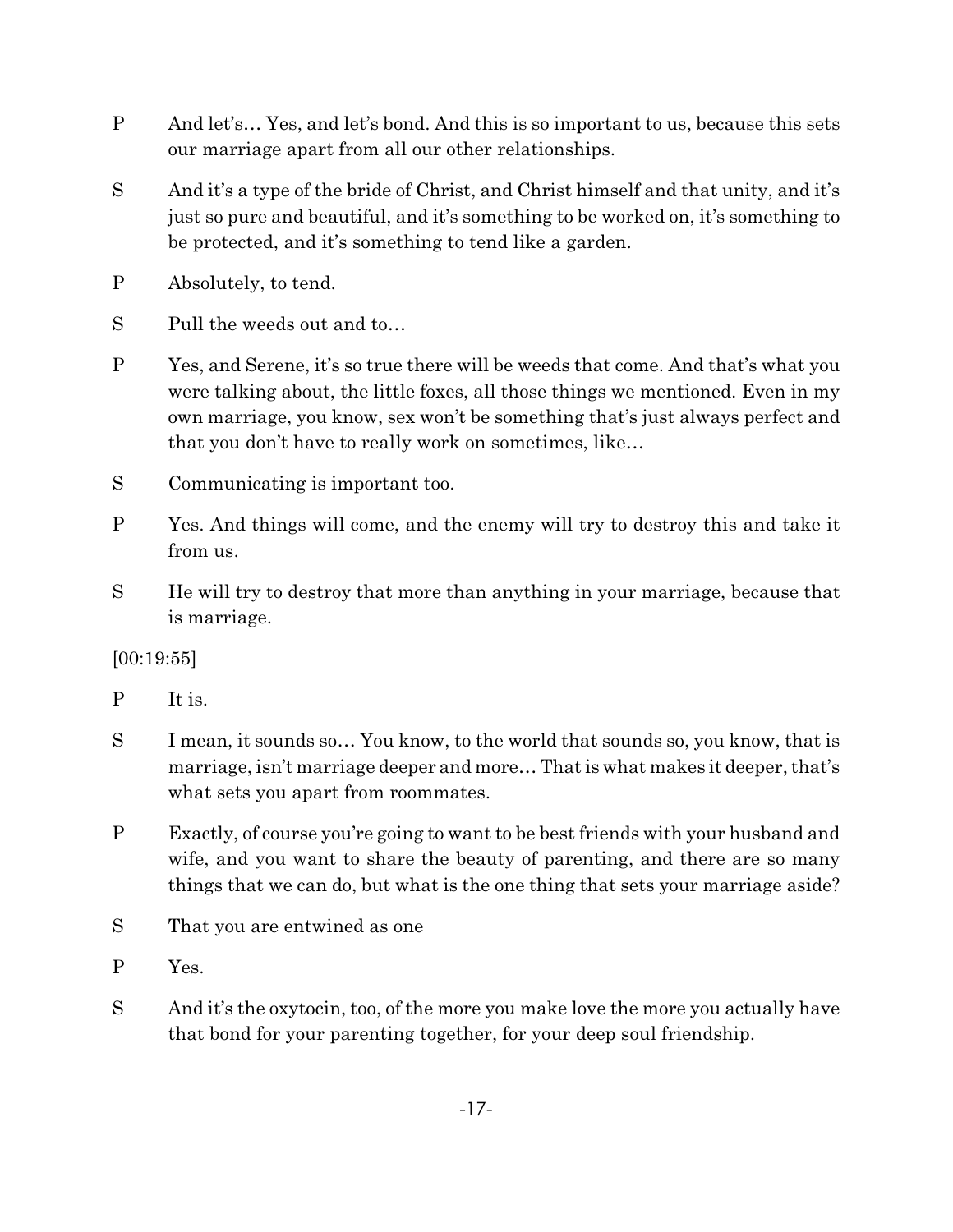- P Yes, exactly.
- S That bond is just strengthened by oxytocin.
- P Oxytocin is so important. Here's another health thing and then I'll get onto men too. It's so important for the health of your breasts.

[00:20:36]

- S And then we want to hear from Danny.
- P We will, we'll let him chime in, but he's just so happy right now.
- D Look, it's... Y'all are just so on fire right now. You're doing such a good job and you're saying it better… You're saying everything better than I would have said it and I just want to keep hearing more.
- P Of course you do, Danny.
- D I've nothing to add. I'm an audience member.

[00:21:00]

P Hey, you're listening to The PODdy with Serene and Pearl, and I'm Pearl, and who are you?

S I'm Serene.

[00:21:05]

- P Oxytocin is so important for the health of your breasts. I'm just saying there's a…
- S The health of your immune system
- P Yes, I know. But it's called… What's this book? It's called Keeping Abreast, Ways to Prevent Breast Cancer, by doctor… Where is it, Dr Mahmud, M-A-H-M-U-D. Oxytocin that is released during sex in massive amounts is one of the highest things that, you know, produce oxytocin in humans.

[00:21:36]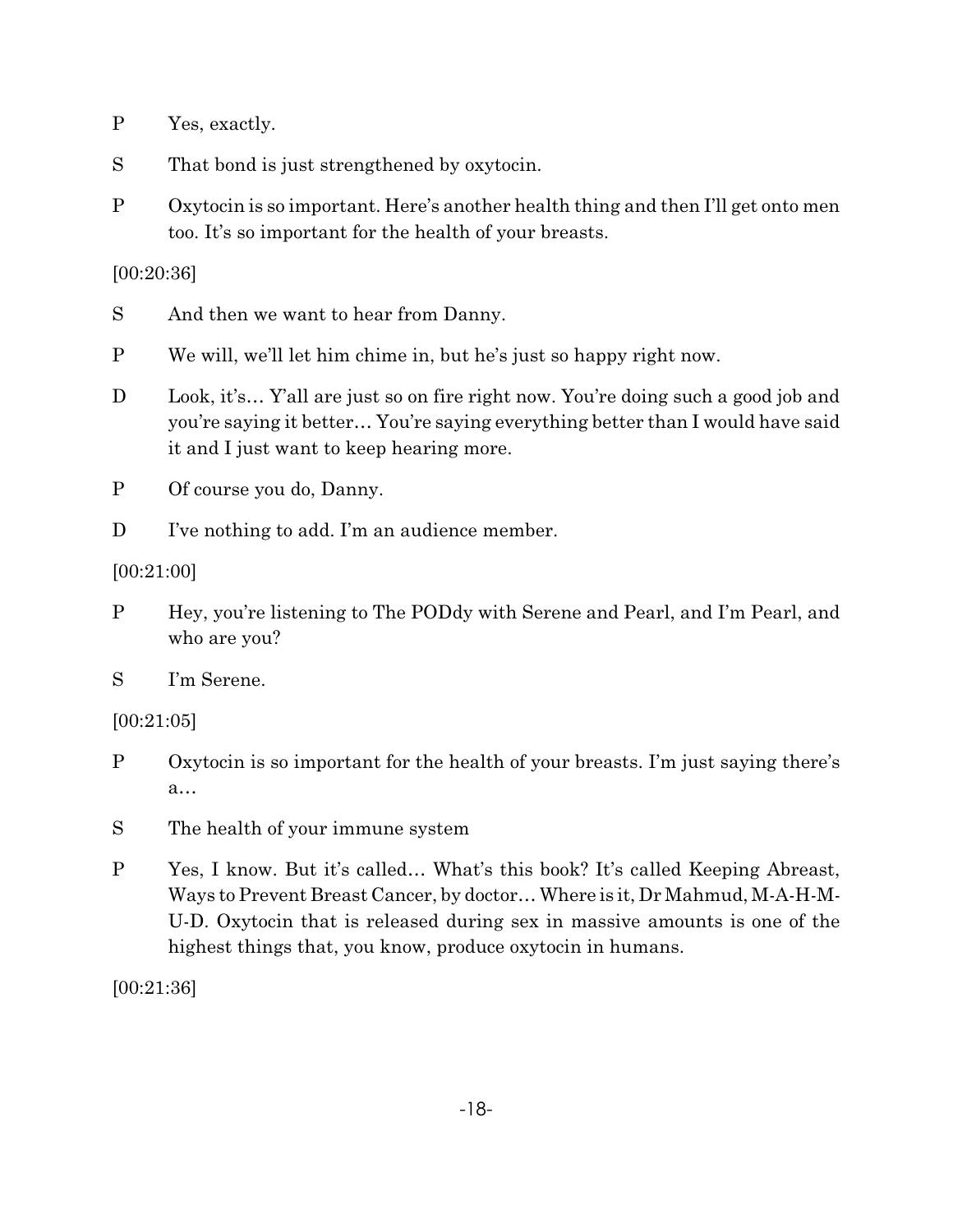- P Important for men, we'll go onto that, but super important for women, because these feelings this oxytocin, fights disease, it fights toxins, and it is incredibly crucial for the health of your breasts.
- S And it's anti-inflammatory.
- P Yes. And it's an inflamed dead breast, basically, that gets breast cancer. Our breasts were supposed to be used and touched.
- S And do you want to have... Yes. And do you want to have that incredible...
- P He's raising his hands again.
- S Do you want to have that incredible strong, intense relationship with your husband where you so feel united with the heartstrings and your soul strings? Oxytocin does that. Why does a nursing mother… She will kill. I mean, you don't go near a mama bear and go near her bear cub because there's oxytocin involved there. And so, you know nobody… You know how these marriage people say the vows and it says, you know, nobody to break this up or…
- P Let no man put asunder.
- S There can be no putting asunder when you've got that strong oxytocin going.

## [00:22:36]

- P Exactly
- S Both are fighting for the oneness because they're both having their oxytocin surge.
- P Yes, so that oxytocin cements your marriage relationship. So that's why we're saying don't let this part of your marriage relationship go unkempt.
- S Can I say something? Can I just interrupt?
- P You may. I've got other things to say but you may go.
- S Yes, but the interrupting that I want to do is just when you said, don't let this have long dry spells of lack of oxytocin. Because a lot of women, you know, we hear them say to us, you know, my husband is too sexual and, you know, I don't want to like give him more of this issue. Like, I just want to balance him out.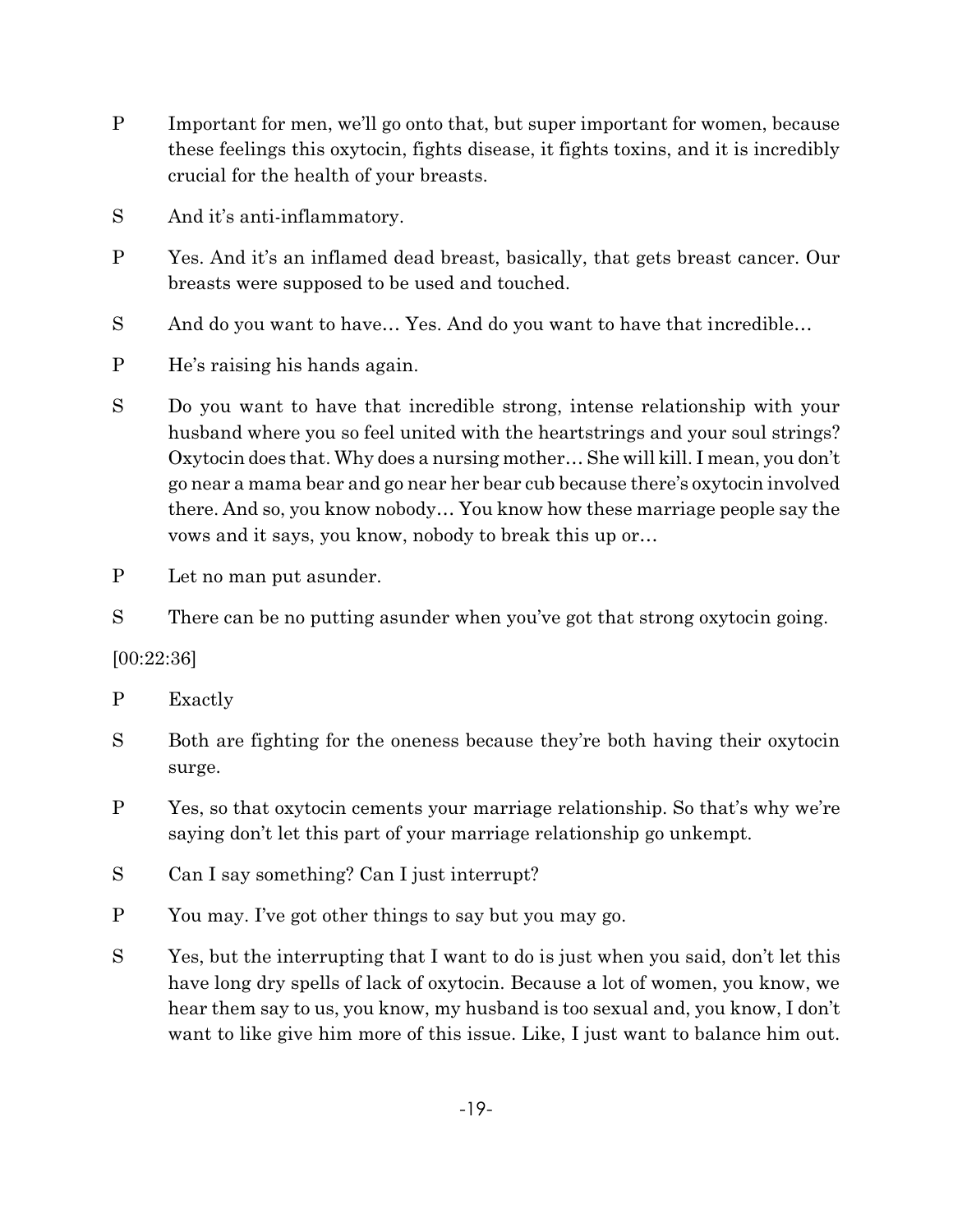Maybe he needs to start thinking about… Maybe we should spend that time doing Bible reading together or blah, blah, blah, blah...

S A whole lot of junk. Like you wrote in the book too, Pearl, like new-born babies, you don't deny them those extra hugs and those extra kisses because of that desperate, desperate need of a new-born to have touch, you know, which so completely makes them their whole self. Like they don't grow normally, they don't even grow normally without it.

[00:23:40]

- P No, a baby will not grow normally without that oxytocin touch.
- S It is not a weird perversion of your husband to have a sexual desire for you. It's just how God jolly well made him and it's good.
- P It's jolly well good and, you know, if you think, well, I'll deny, I'd better not touch him too much tonight, he might get a bit frisky, you go touch him because frisky is good. And why deny him of that oxytocin? That's what makes him good. That's what makes him normal.
- S And that's what makes him healthy, because they say that a man has actually twice the chances of dying of stroke and of heart disease if he's like a once-aweeker or less.
- P Oh no, what did they say?
- S Yes, you get those actual
- P Married sex two times a week or more… Let's get to this
- S He has half the chance of getting a heart attack, but I want you…
- P Yes, it cuts his chances of dying from heart attack and stroke by half, people, by half.

[00:24:29]

- S Do you want to protect him from prostate cancer?
- P Yes.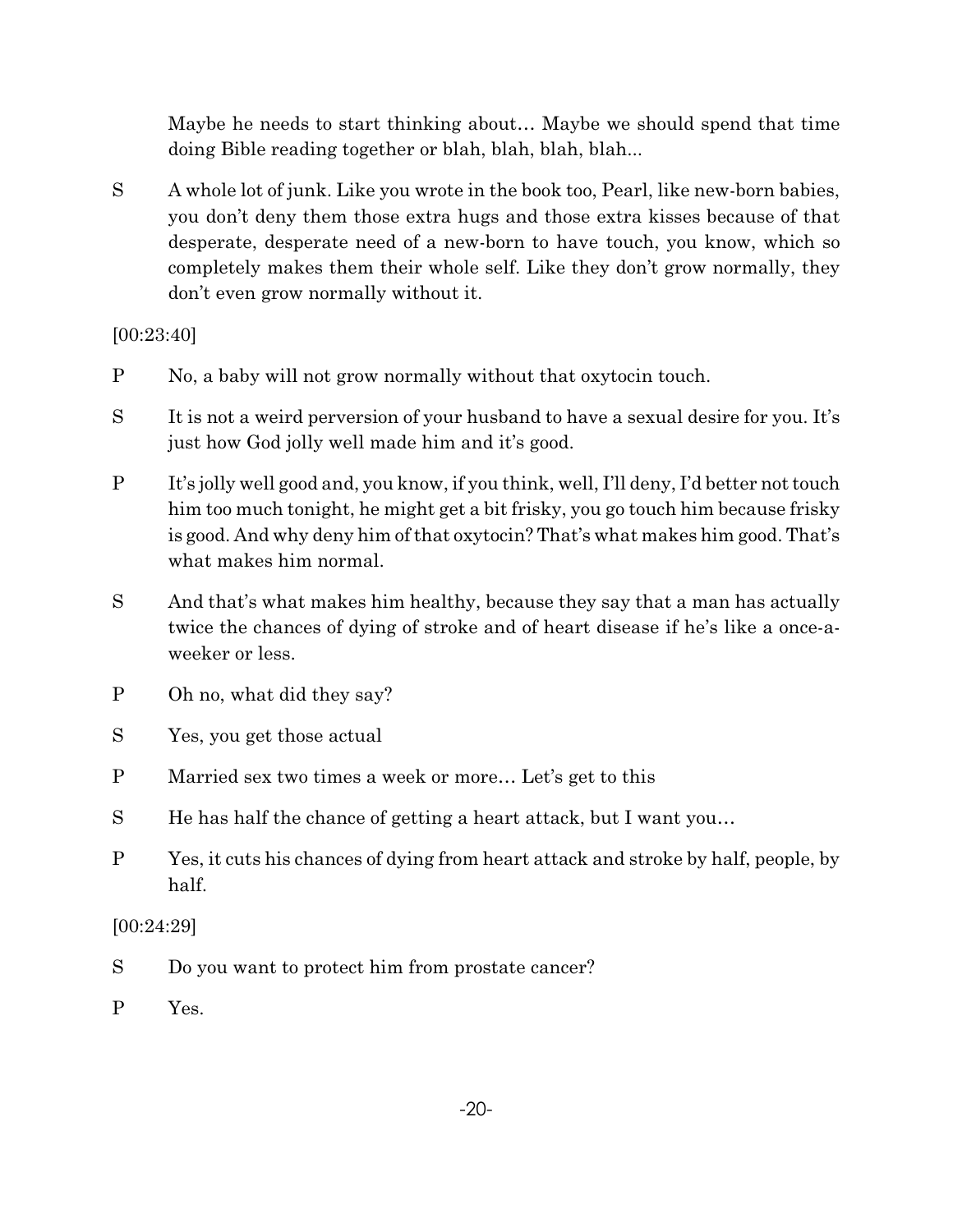- S Three times a week sex is how you do it. Now don't get stressed out, because when my husband was away from me, he was like, I'm going to travel. I'm like, oh my goodness my husband's going to get cancer. But no, God covers all that. But when you are together and you are able, you protect your husband from cancer.
- P And sex protects the prostate from inflammation and cancer. That's because… And it's the same way with the breasts, you see. Now obviously it's different if you're listening to us and you're single and you know, God has a plan for your life, and God did call somebody to be single. But if you're married you're not single.
- S Yes, exactly
- P So you do what married people do, right?
- D Exactly
- P Men that had sex 20 times a month were one-third less likely to develop prostate cancer than men with lower frequencies.

[00:25:17]

- P They say that this quiets the nervous system for a man, and it's very true.
- S It takes away headaches. Some women are like, hey, I've got a headache so not tonight. Hey, that's their medicine.
- P That's because sex releases oxytocin and endorphins, as we were going to talk about earlier, Serene.
- S Yes, I know, because… I'm sorry I interrupted and got you off track.
- P So, you know, I think we want to put this challenge out to you guys and, you know, we don't do things that we don't practice in our own lives. We challenge you in ways for health, we're like, hey, yes, you're going to mess up but be on plan tomorrow, get up and have a great healthy breakfast, get up and eat your protein, always get your protein.
- P So we want to put something out there for you. If you're married
- S And you're going through a bit of a dry spell.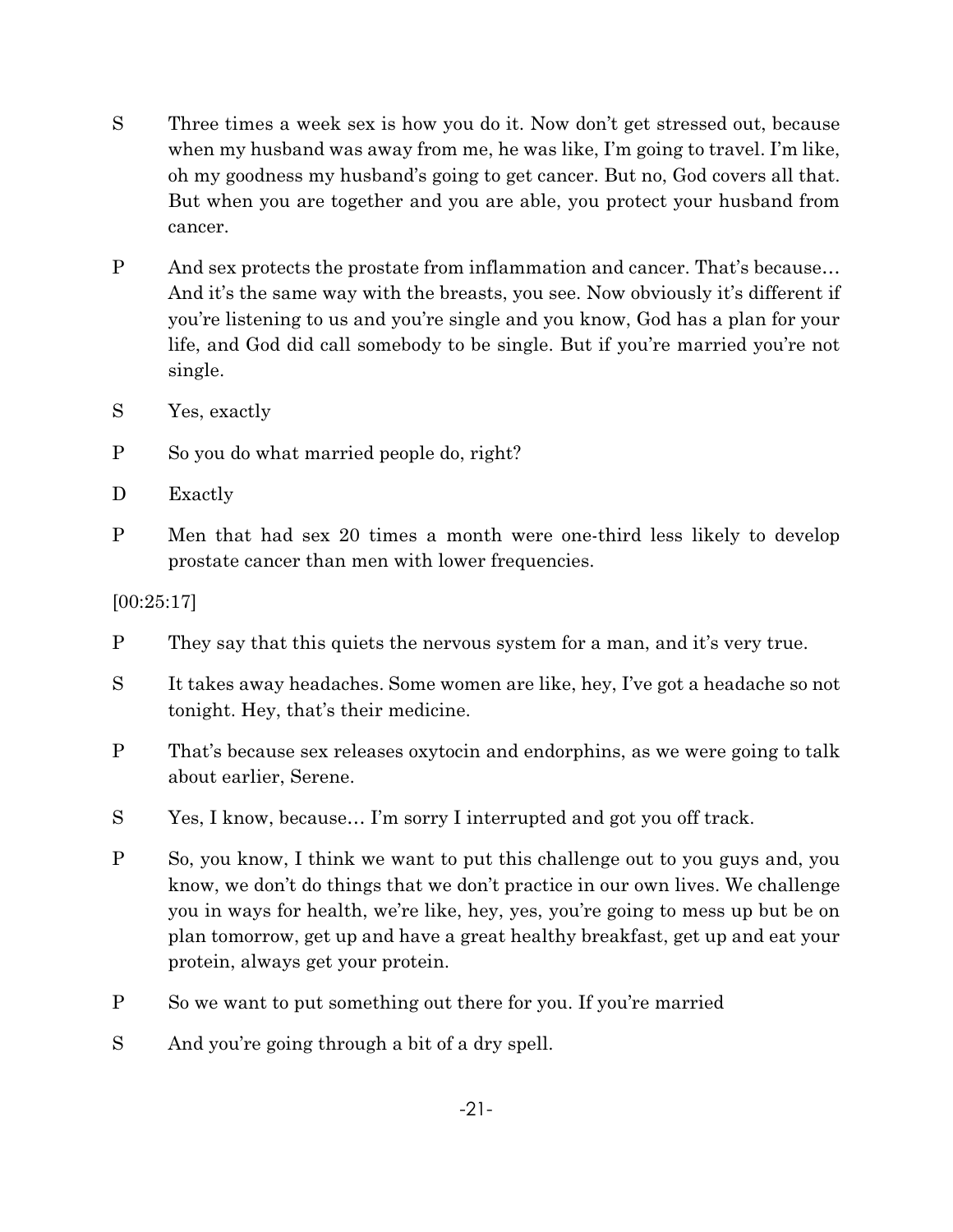P How about you have this goal, I am going to cultivate this beautiful relationship in my life at least twice a week.

S Yes, at least

[00:26:17]

- P I mean, that's good, that's good stuff, you know, that's not too hard to obtain, is it?
- S And if you're an every-dayer
- P More power to you.
- S You're not perverted, you are just wonderfully, preciously holy.
- P Yes, holy sexual, and that's fantastic.
- S Yes W-H-O-L-L-Y and H-O-L-Y
- P Yes.
- S Yes and it's worth the extra effort, people, and if you want to fake it till you make it, that's good too.
- P Oh no, hold on Serene. What are you talking about now? Everyone's going to think that you're telling everyone to fake orgasms.
- S No, I'm not talking about that. I'm just saying…
- P That's what it sounded like, did it not, Danny?

[00:26:50]

- S If you've got a headache and you're exhausted and you're absolutely… No, I'm not talking about, you know, lying and deceiving. But I'm just saying, sometimes, especially as a woman, and there are times in a woman's life when she's breastfeeding, there's actually less sexual hormones going on.
- P Yes, it's true.
- S Because it's just how God designed her, probably so that a woman doesn't go parting off every night, that she's just more of a nester in the season when she needs to be around to protect her baby. But there are less sexual hormones, and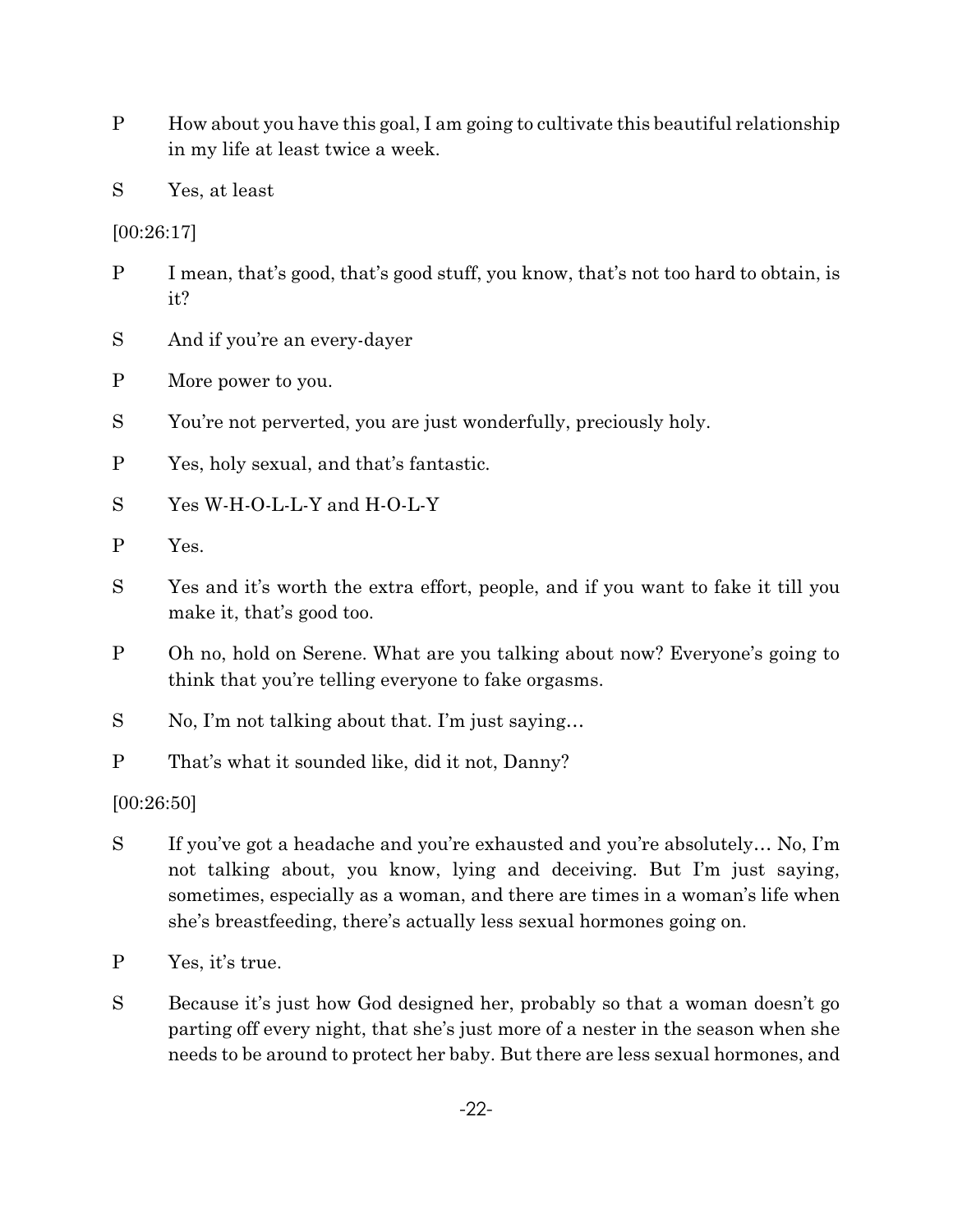it's okay to just tell yourself, no, I am going to be in the mood, and your body responds.

- P Yes, so what Serene's saying is it's okay to just say, okay, well I'm not physically feeling like this right now but I…
- S Do you ever physically feel like exercising, Pearl?
- P No
- S But you feel great afterwards.
- P I do.

[00:27:36]

- S And you're so glad you did.
- P And I realize it's important.
- S Yes, and you're so glad, right?
- P But we never… But most people don't apply that to this physical relationship in marriage, but I feel that we should.
- S Hey, and let's remember our bodies are not our own.
- P No.
- S So it's not really about what we feel like, well I don't feel like it. Well, too bad, he does, and the opposite way around.
- P And exactly. Now I want to start sharing these scriptures, actually, so where did we put these scriptures, Serene?
- S Oh yes and the ravishing scripture, don't you love that word in the Bible?
- P I know, but I want to get too…
- S Ravishing.
- P I want to get to our bodies are not our own.

[00:28:08]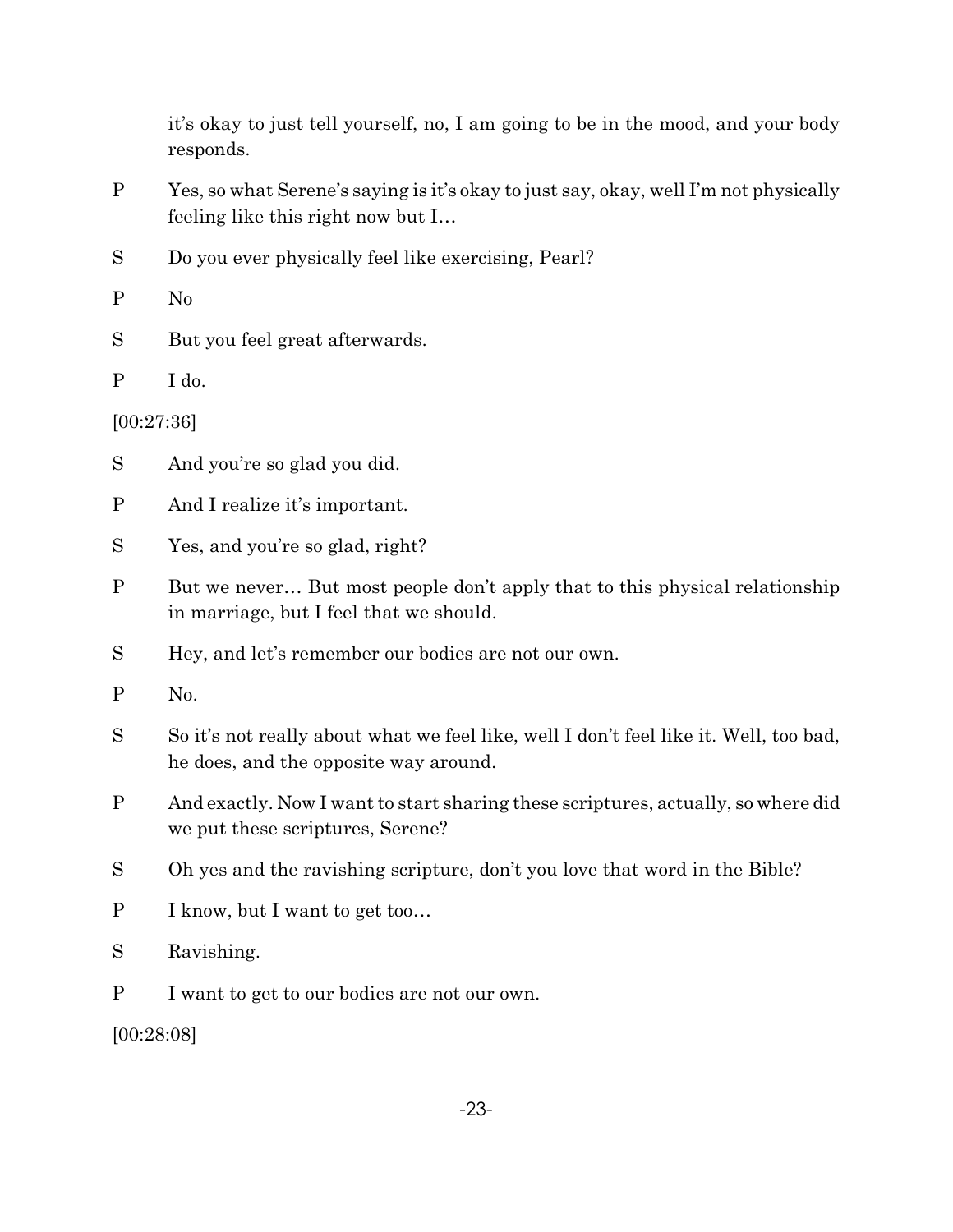- S The Bible calls us to ravish our husbands, and that's the woman ravishing the man, so that's okay if you're the one that initiates from time to time.
- P It's actually, we're called to initiate.
- S Yes, actually you're the one to ravish. The man is ravished.
- P Yes, it says the husband is ravished by his wife. We are called to initiate. Danny's just like so agreeing.
- D I have a buzz, like I...
- P What is it with the scripture where it says, you know, your body is not your own? Neither is the wife's body her own but neither is the husband's body his own. Where was this, Serene? I had it written down.
- S Was it 1 Corinthians 7:3-5?
- P What does that say, mates?
- S I'm just wondering if that's what it is. Yes, it says here...
- P You know what so many women are yelling this scripture out to us right now.
- S Yes, you guys are awesome because you were in church when we were ravishing… No, I'm joking.

## [00:29:03]

- D This could not get any more my favourite episode.
- P I mean, this scripture basically is saying…
- D It's like better and better, like every time you girls open your mouth, like there's a better…
- P Basically the scripture's saying, in a marriage union, and Serene, I hope you jolly well find it, a wife's body is not her own, neither her husband's body his own. And you know what? And there's a lot of people that say, yes, the Bible's so old-fashioned, it says that the wife's body is not her own. Guess what? You own your husband's body too.
- S Oh, yes, it's yours.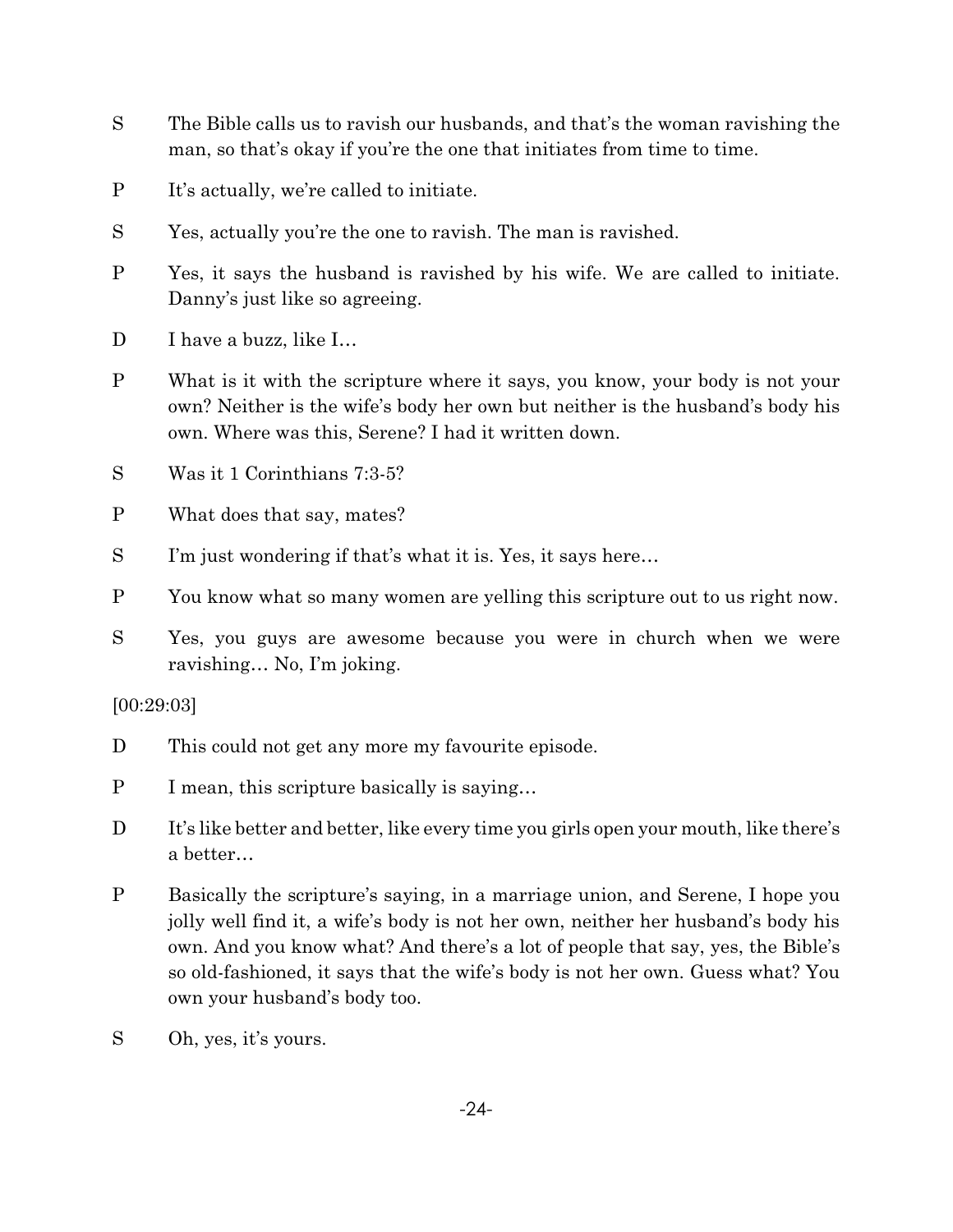- P And that's why I think as we mature and these things happen and sicknesses…
- S Oh, I've found it. Let the husband render unto the wife due benevolence. I like that. And likewise also, yes, this is pure King James, it's so ravishing. Also, the wife unto the husband, the wife hath not power of her own body, but the husband. And likewise also the husband hath not power of his own body, but the wife.

## [00:29:59]

- P I love it. So all these people that so, you know the Bible's so old-fashioned and it squelches women, no. You have power over your husband's body too.
- S Yes and it is fun to have power.
- P Power and ravishing
- S Power to ravish, people
- P And this, in Solomon 4:9, it says, thou hast ravished my heart. My sister, my spouse, thou hast ravished. Ravished my heart with one of thy eyes
- S You know the word ravished means to make him reel, like a drunken man.
- P Yes. And notice there, again, it is the type of the wife doing the ravishing. A lot of women think, well, you know, leaves that responsibility up to their husband and they'll just, you know, be the one chased around the house, and some husbands obviously maybe they have a high drive and they are chasing a lot and she doesn't get a chance to chase much, but I think it's our job to do a little bit of chasing now and then.
- S Yes, I do believe, I believe it's… I think it's biblical.

## [00:30:50]

- P As we mature and get this faith sex, mature sex, whatever you want to call it, I think, like Serene said, communication's the name of the game because all of… We're all so different and maybe you have a husband that loves you and, you know, sexy lingerie and just…
- S And he doesn't like a… Well, and there's husbands that don't like a stick of make-up and they just want you pure and naked and that's it.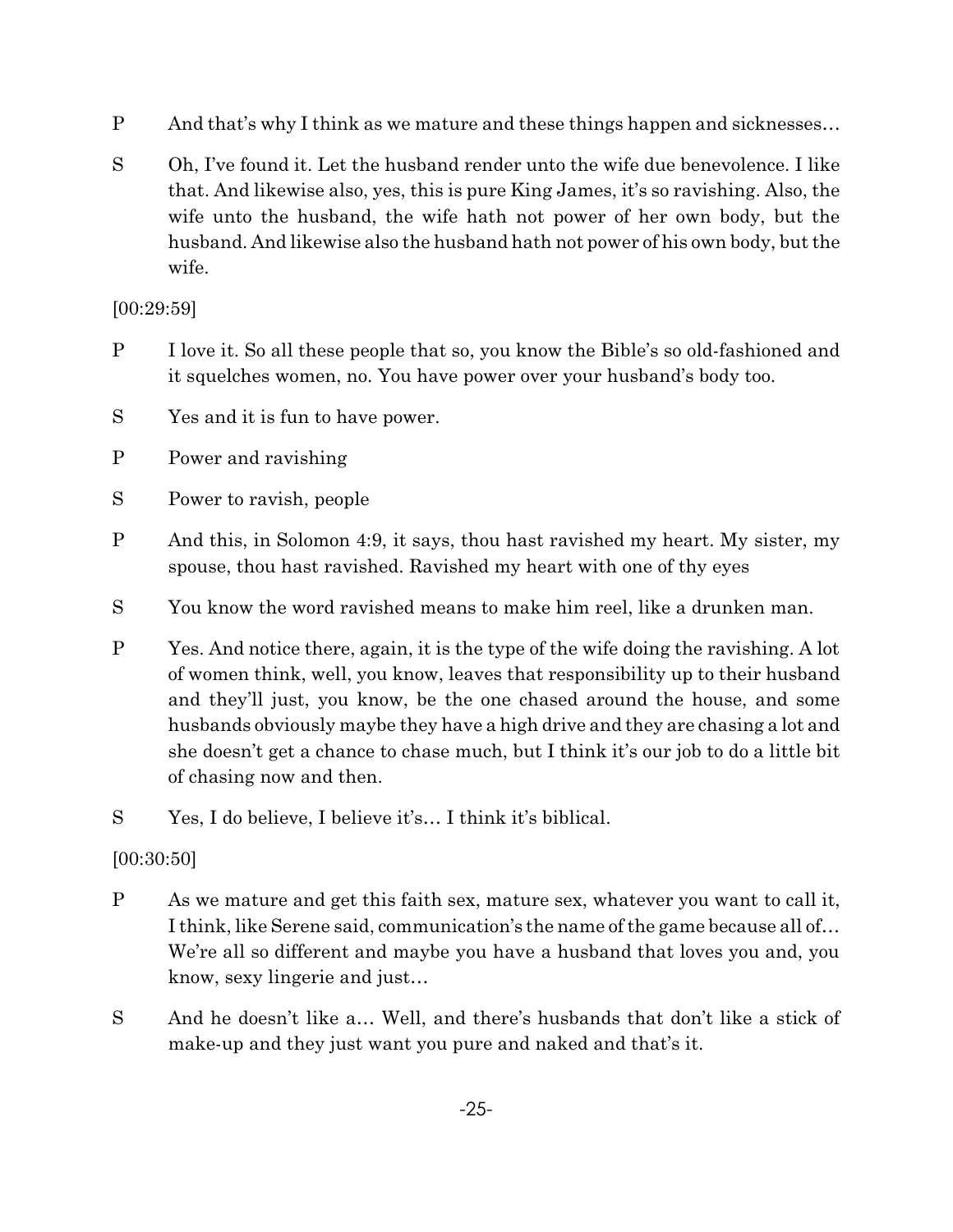- P Yes, and it's like some husbands are totally meat and potatoes. They don't need anything extra, you know.
- S And anything extra kind of turns them off
- P Yes. And then some husbands are like, well, man.
- S Stilettos and lipstick.
- P Yes. They want it all, music, lighting, everything. So I think it's about learning from one another… It's about, not even as much selfishness but selflessness, like, man, what can I do to make this better for you?
- S And making a fool of yourself to serve somebody else. That's true love, right? Because it's not about you anymore, and it's not about anything, it's just about serving.

[00:31:42]

- P And it's hard to step out sometimes to try some new things. Maybe they won't even go over very well.
- S No, maybe you'll just flop.
- P Maybe you'll just flop and it will be a big failure, but hey, you learn. You know how we always say, hey, maybe you just caved to those cupcakes but, you know, hey, so you ate the cupcakes. You learn one thing, you learn you feel bad after four cupcakes, right?
- S So maybe belly-dancing is just not your thing at all, and it's not his thing either.
- P Speaking from experience here, I've tried a few things that didn't go over that great but, hey, you know, you learn. I think as you get older, I think as you get older you become the best sex expert in the world as a Christian married woman.
- S Hey, I made a bedroom tent once. It was so awesome, with candles and everything, and it fell down, and it was really bad. We almost burnt the whole bedroom down. But it's okay. You learn what's safe and what's not safe.
- P So true.
- D Yes, burn it down. You've not done it till you've burned it down.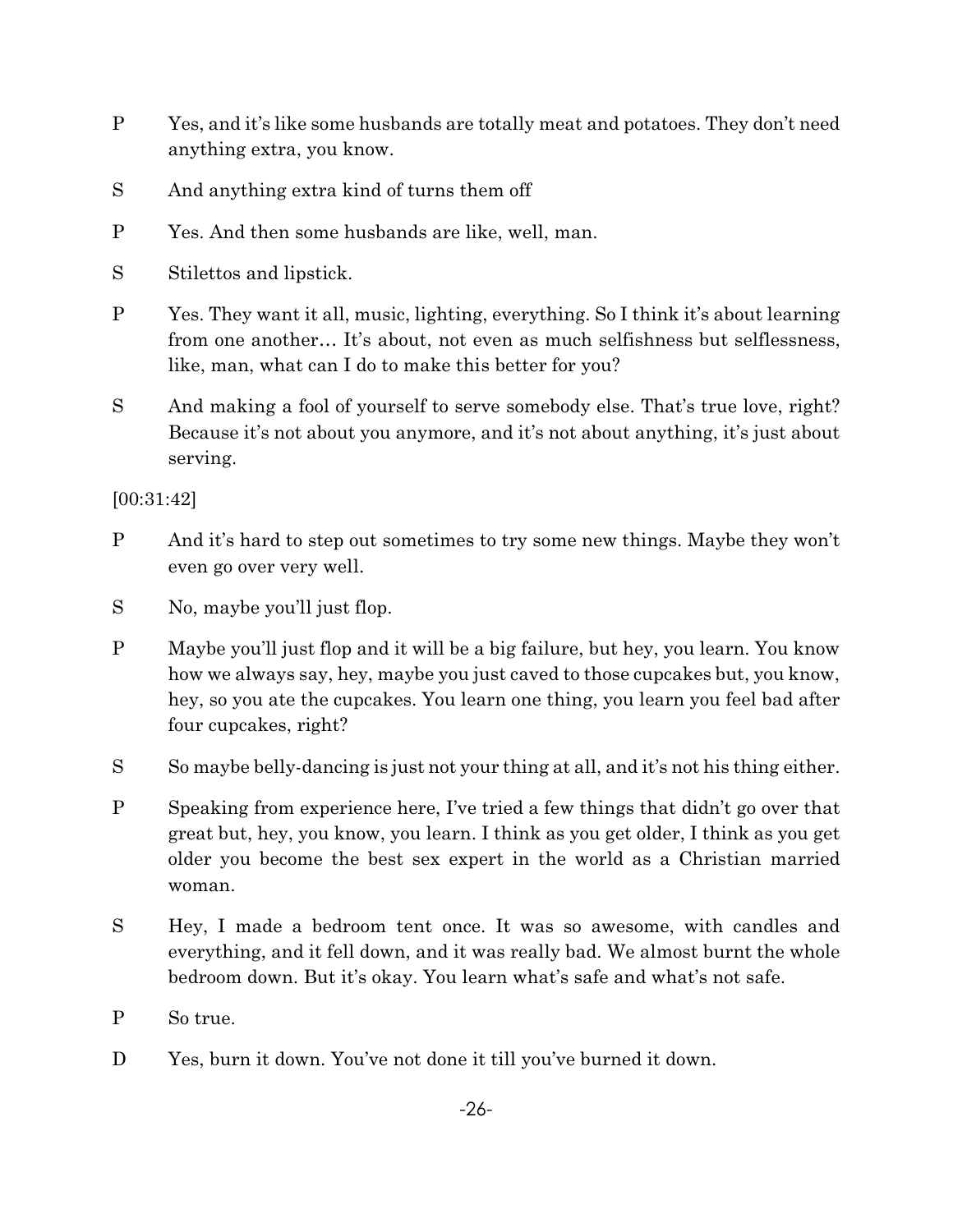[00:32:38]

- S But you've killed the whole, like, the whole actual heat in the air when you're like running around…
- P Running and pouring water on…
- S Like freak-outs trying to get, yes, trying to get water and...
- P Yes, you've pretty much killed the desire right there and then. But oh man, I don't know.
- D All you hear from down the hall is, Mom? Dad, why are you putting out...
- S Oh, yes.
- P No, I'm telling you, I think it's… Obviously, you know, you want to keep things from your children, you don't want them to see stuff or…
- S You don't want to keep the fact that you desire each other. You don't want to let them see anything revolting because that's weird, but they need to know that the door locks sometimes and that noise maybe goes on and that's okay.
- P I bought a lock for our door, and don't leave it up to your husband to do it, you go buy it as a step of faith. And like a padlock door, one when you, no, you don't just turn the lock on your little door knob, that's no good for children. They'll keep pushing it and they'll open it.

[00:33:31]

- S That's the worst kind of music, romantic music. The whole time the door's trying to open.
- P Mom, no, you need one of the locks where, you know, you… Now obviously if you have a baby you're not going to leave your baby screaming but, you know, you lock your door so your lock actually slides into something so no one can open that door.
- S Talking about babies screaming, sometimes you have to play mind games, and the baby screaming, you imagine it to be violins and the crescendo of the beautiful, like…
- P CPS is coming for you, Serene. You don't leave your baby screaming.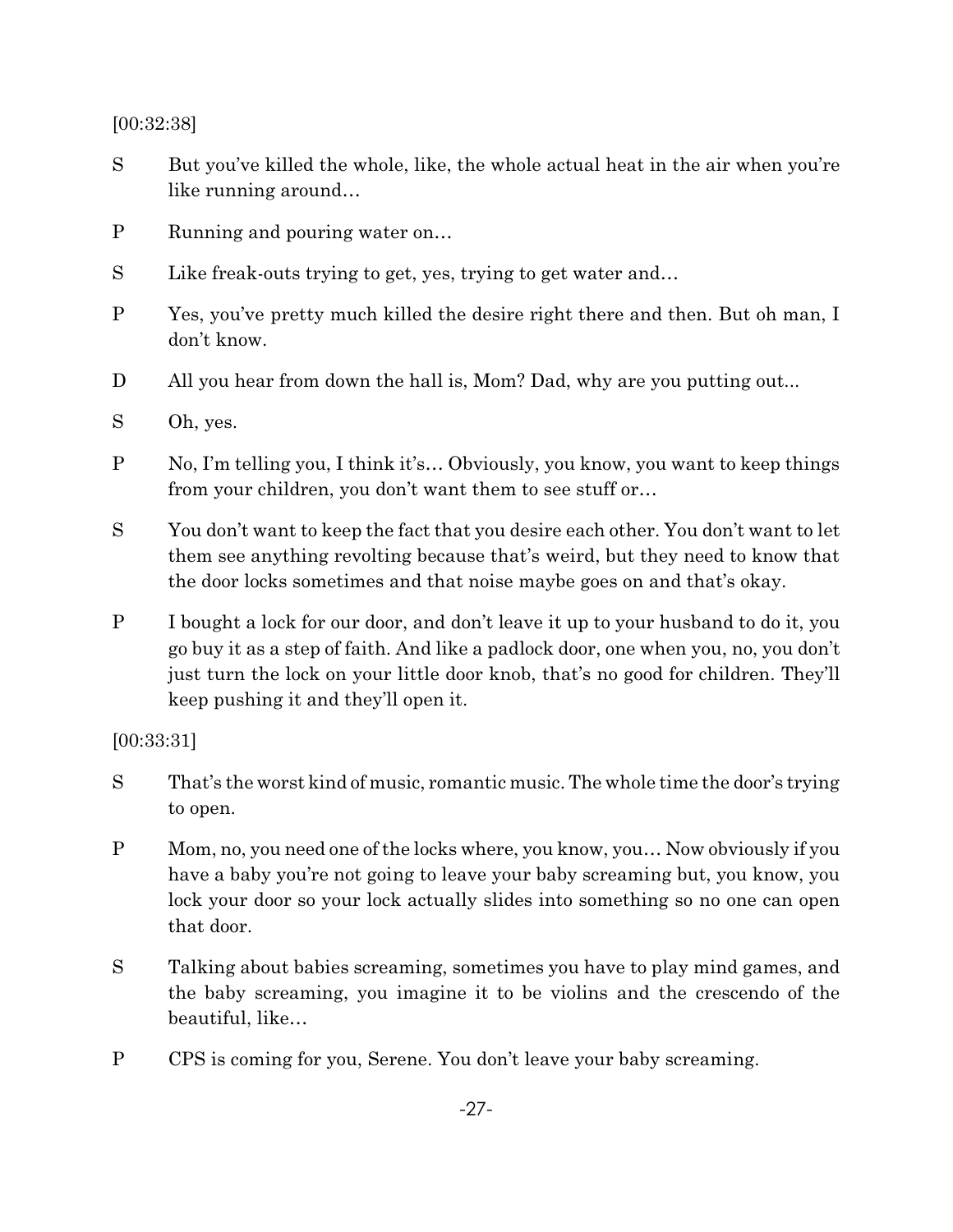- S No, the baby's in the room.
- P Oh.
- S I don't leave babies out of rooms. That's dangerous. But the baby's in the room in his crib, you know. Sometimes they never stop screaming, but then in that moment they are beautiful violins, a choir of violins an orchestra.
- P Oh, my goodness...

[00:34:17]

- S But you have to make room, you have to make room for this. I'll tell you why. Because otherwise you'll become mama and he'll become papa…
- P Yes, you'll not become lovers.
- S And you'll stop being what it says, love your husband first.
- P It's first…
- S Because they're going to leave the nest and you'll be left with each other.
- P I'm telling you, you ones with little children, you think, well, this is hard. I can't right now in this season because I have little children. Well guess what? They're going to grow up and they're going to take over the house at night, okay. And so they're going to wander, stomp around the living room, right. And you have ideas to ravish your husband. But your children, your teenagers are 18 and they're stomping around the house.
- P So we've decided to start having this thing that by about 9:00 you can go to your room, I don't care how late you stay up. I'm not going to tell you at age 17, 18 what time to go to bed, but just don't be on this side of the house, you know, just go to your room do what you need to do.

## [00:35:10]

- S And don't think that noisemakers block the noise for them. It just blocks the noise for you. I realised that after some children came to me and said, Mom, too embarrassed to talk to us, but we realised in the end the noisemaker just stops us from hearing them.
- P I know.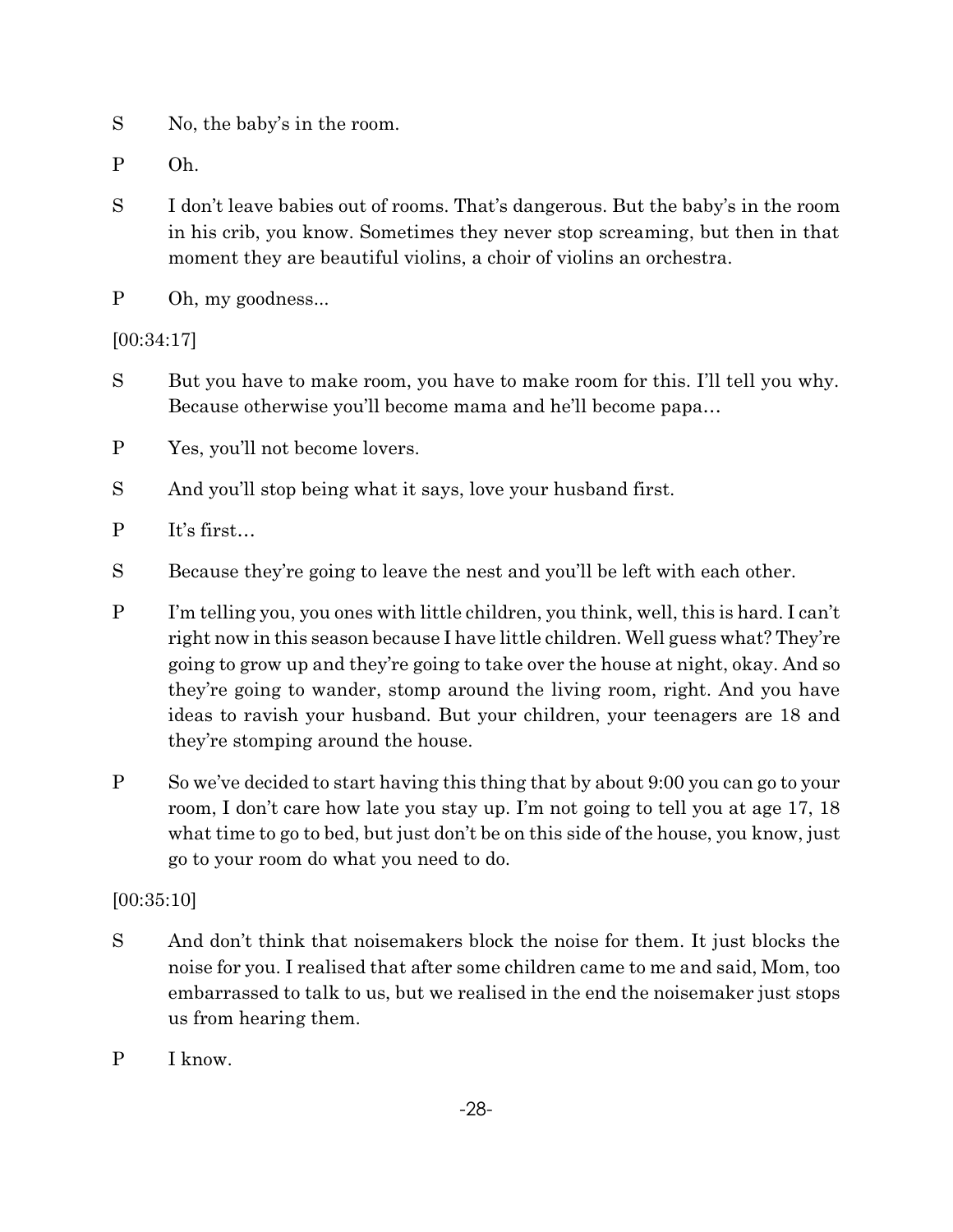- S Okay, enough said.
- P Enough said. So the idea of like, you know, just saying, hey, you older ones, house is not all yours to stomp around at 10:00, 10:30 at night.
- S And there's nothing wrong with late-night Barney for those three- and fouryear-olds.
- P Oh, I wasn't sure what you meant by late-night Barney.
- D Yes, I thought maybe there was some...
- S Hey, like, they can watch episodes of Barney over and over and over.
- D She means the show Barney.
- S Yes, the show.

[00:35:52]

SONG I love you. You love me. We're a happy family.

- S We're a happy family. That's how we are a happy family, because…
- P Late-night Barney.
- S We still have a household full of little children and toddlers.

P Yes.

S That's how we do it, and that's how we still get pregnant, with the Barney.

- D Late-night Barney
- P Late-night Barney and you're pregnant right now.

S That's right.

P Thanks to late-night Barney.

SONG I love you. You love me...

P I know that we've over shared, and my husband's very private. He doesn't like me to over share.

S I don't think we've over shared anything about our husbands.

-29-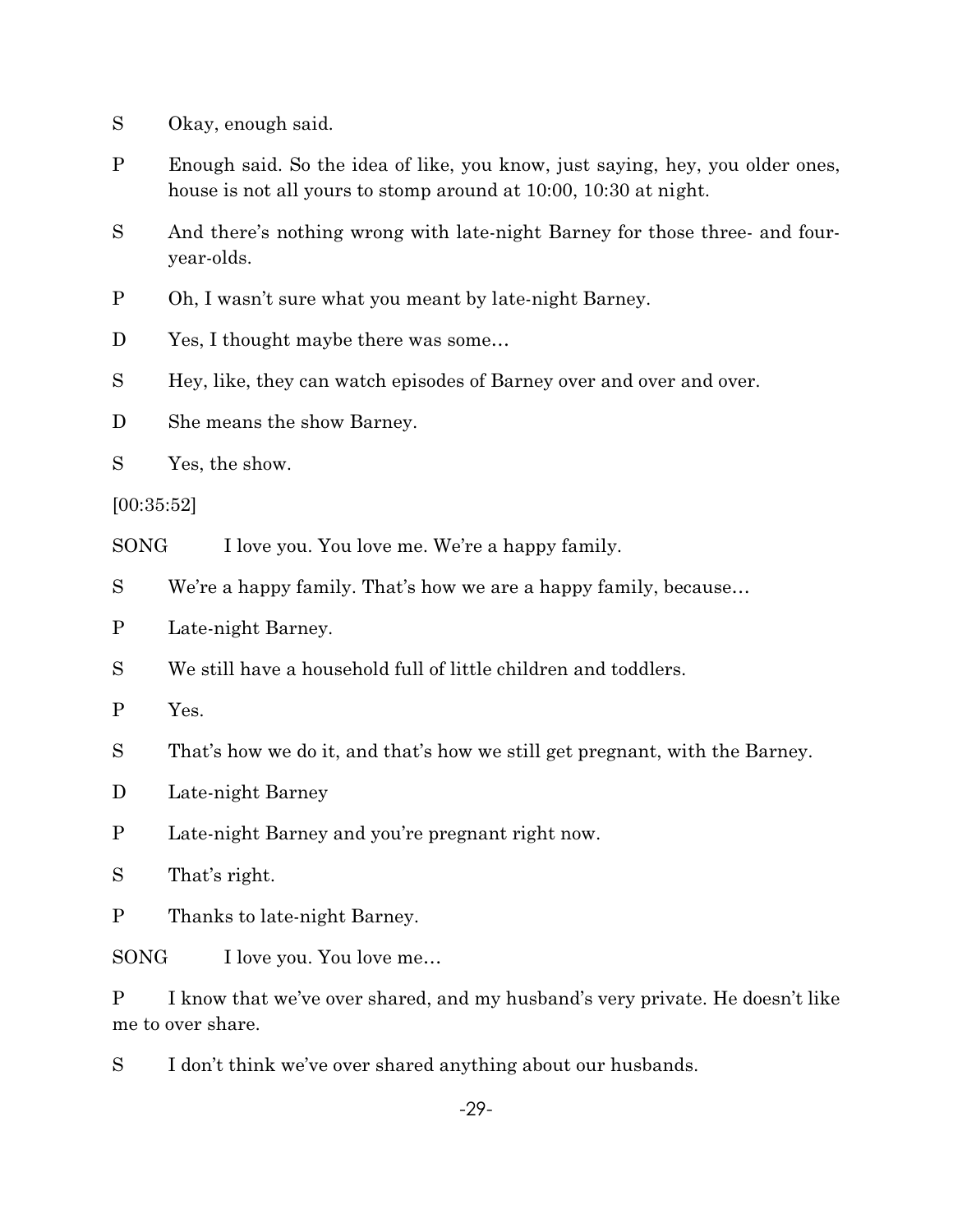## [00:36:22]

- P You don't think so?
- S I don't think we did. If you think we did, listeners...
- P It's one thing to write it in a book...
- S I don't think we did.
- P And it's another thing to share it with half a million people.
- S I didn't share anything about my husband. I only shared that we almost burned the room down, but that's very…
- P You shared about yourself, which is fine.
- S What, about the Barney, that's not about me.
- P No, the tent that fell down that you built.
- S That's just about room and material.
- P Yes.
- S I didn't tell about anything else. No, I feel very good.

## [00:36:44]

- P Anyway, guys, I mean, I hope that you are totally inspired, that this is a really important piece of your health journey, it really is. And that it's an important piece of your relationship journey. And if you're single, hey, you have this to look forward to when you're married, and I'm telling you it rocks.
- S And to save yourself right now because the best the blessed, is yet to come, and I do want to say, just as a quick encouragement, if there are weeds, if there are foxes that are just running rampant through the garden, that's all right because tomorrow is a new day. Healing can come, spiritually, physically, mentally, and just work on it. Communicate, and…
- P Communicate the hard things. I think the worst is when you're sweeping things under a rug and there's things maybe it's been a dry season for years and you're like, I can't even go there now. But God makes us new every morning, and God has healing.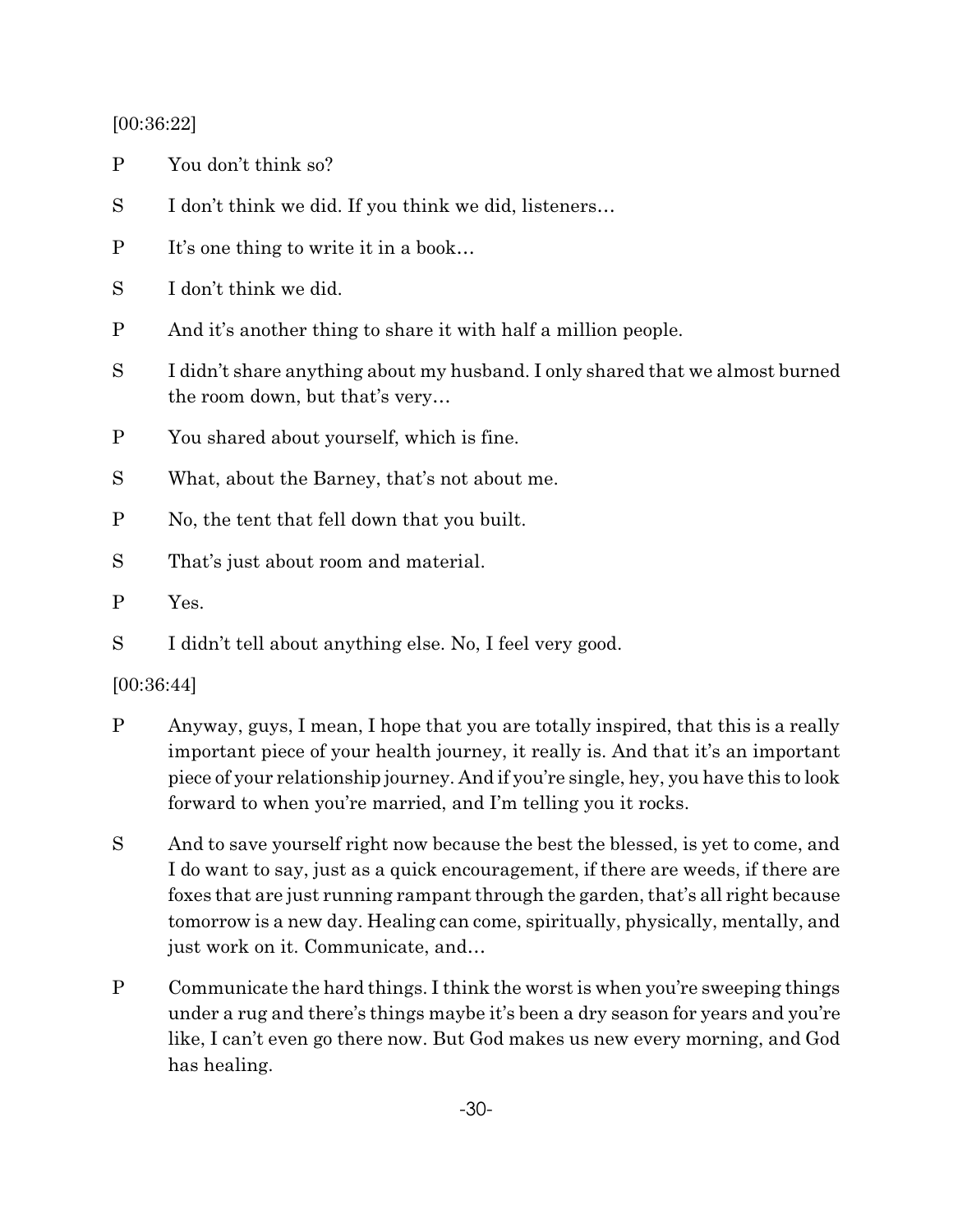- S And then there's the forgiveness, 70 times seven, and that's hard and that's... Because there's a lot of issues involved in the subject, but…
- P Yes, there's forgiveness but then there's also times for putting your foot down for certain things.
- S Yes 100 percent amen there.

[00:37:49]

- P Yes and there's many things, but all we know is that God is a healer, he's a reviver, he loves passion between two people that love each other and he wants to cultivate that in your life.
- S Yes.

Announcer: Trim Healthy Mama Product News and Notes...

- S So why Baking Blend because you can make yummy, yummy, yummy cakes that taste like Sara Lee.
- P Get up in the morning and eat cake for breakfast. That is celebrated. Problem with a lot of low-carb bake mixes is they're just very heavy with either almond flour or flax, ground flax.
- S Or they're high in blood-spiking carbohydrates, it's just that they may be glutenfree.
- P Yes, well, you've got the other side, the gluten-free.
- S Because it's tapioca flour or it's white rice flour or potato flour.
- P And so, but what do you have in the middle? There's actually nothing before Baking Blend.

[00:38:38]

- P You've either got the heavy almond flour, which, almond flour, there's nothing wrong with it, but remember our almond flour is just simply ground-up almonds, so if you're eating almond flour, think of yourself stuffing…
- S With pads of butter on that muffin, on those bunches of almonds.
- P Stuffing almonds down your throat.